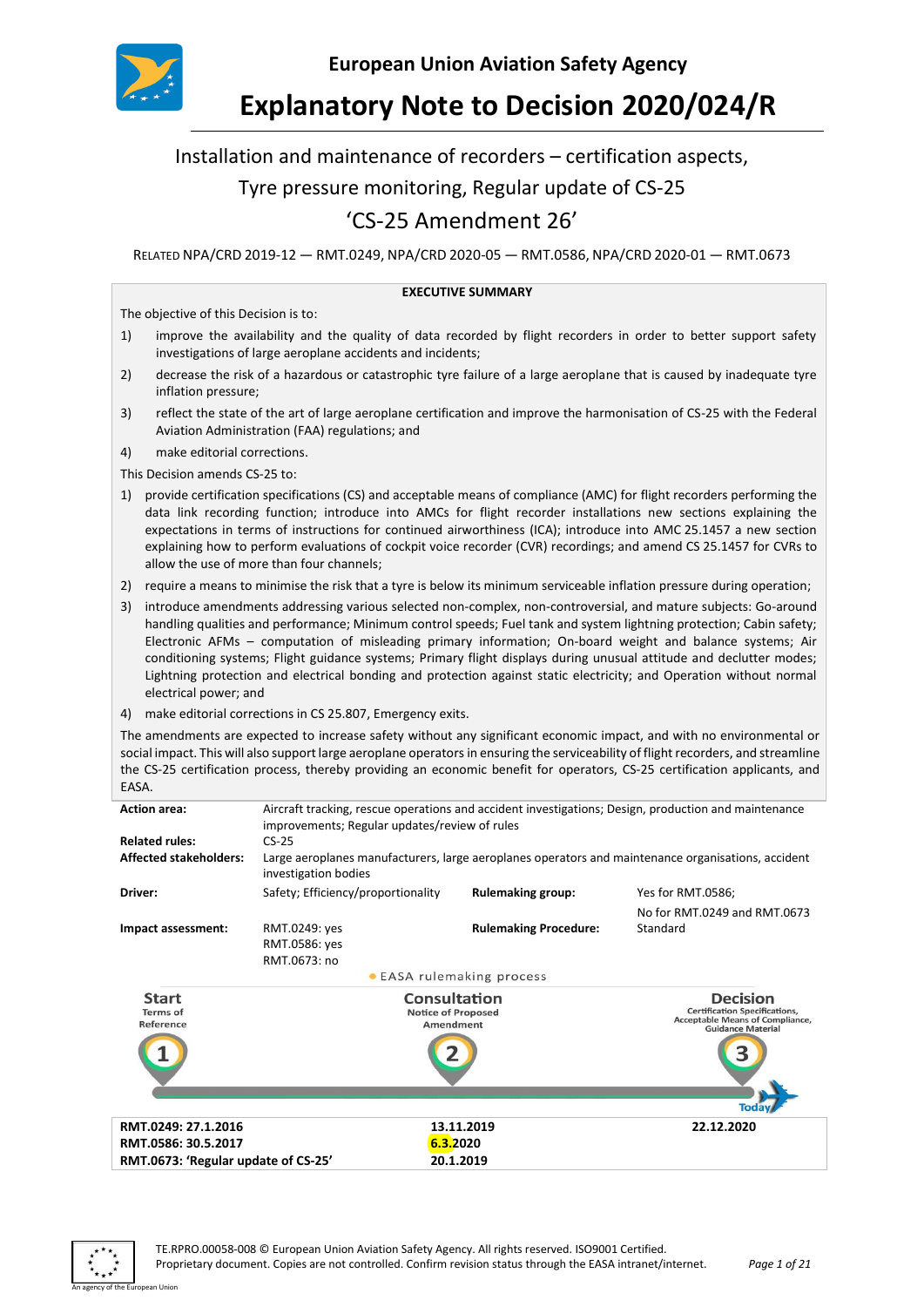# **Table of contents**

| 2. |      |  |  |
|----|------|--|--|
|    | 2.1. |  |  |
|    | 2.2. |  |  |
|    | 2.3. |  |  |
|    | 2.4. |  |  |
|    | 2.5. |  |  |
| 3. |      |  |  |
| 4. |      |  |  |
|    | 4.1. |  |  |
|    | 4.2. |  |  |
|    | 4.3. |  |  |
| 5. |      |  |  |

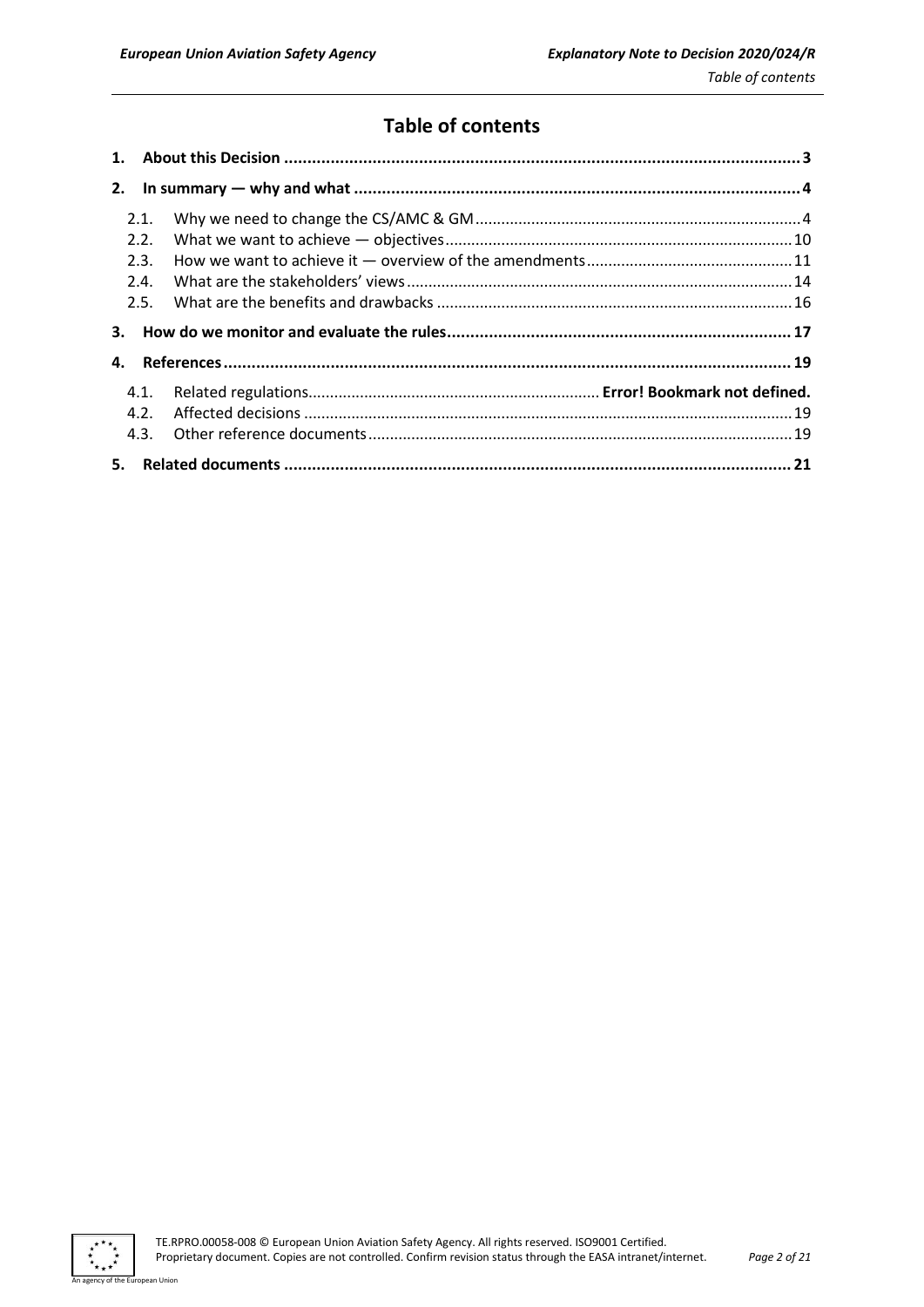# <span id="page-2-0"></span>**1. About this Decision**

The European Union Aviation Safety Agency (EASA) developed ED Decision 20XX/XXX/R in line with Regulation (EU) 2018/1139<sup>1</sup> ('Basic Regulation') and the Rulemaking Procedure<sup>2</sup>.

This rulemaking activity is included in the European Plan for Aviation Safety (EPAS)<sup>3</sup> under Rulemaking Task (RMT).0249, RMT.0586, RMT.0673. The scope and timescales of the tasks were defined in the related Terms of Reference<sup>4</sup>.

The draft text of this Decision has been developed by EASA, and based on the input of a Rulemaking Group (RMG) in the case of RMT.0586. All the interested parties were consulted through Notice of Proposed Amendment (NPA) 2019-12 (RMT.0249), 2020-05 (RMT.0586), and 2020-01 (RMT.0673)<sup>5</sup>.

NPA 2019-12: 93 comments were received from all the interested parties, including industry, national aviation authorities, and social partners.

NPA 2020-05: 104 comments were received from all the interested parties, including industry, and national aviation authorities.

NPA 2020-01: 104 comments were received from all the interested parties, including industry, and national aviation authorities.

EASA reviewed the comments received during the public consultation. The comments received and EASA's responses to them are presented in Comment-Response Document (CRD) 2019-12, 2020-05, and 2020-01<sup>6</sup>.

The final text of this Decision, with the certification specifications (CSs) and acceptable means of compliance (AMC), has been developed by EASA.

The major milestones of this rulemaking activity are presented on the title page.

<sup>6</sup> <https://www.easa.europa.eu/document-library/comment-response-documents>



Regulation (EU) 2018/1139 of the European Parliament and of the Council of 4 July 2018 on common rules in the field of civil aviation and establishing a European Union Aviation Safety Agency, and amending Regulations (EC) No 2111/2005, (EC) No 1008/2008, (EU) No 996/2010, (EU) No 376/2014 and Directives 2014/30/EU and 2014/53/EU of the European Parliament and of the Council, and repealing Regulations (EC) No 552/2004 and (EC) No 216/2008 of the European Parliament and of the Council and Council Regulation (EEC) No 3922/91 (OJ L 212, 22.8.2018, p. 1) [\(https://eur-lex.europa.eu/legal-content/EN/TXT/?qid=1535612134845&uri=CELEX:32018R1139\)](https://eur-lex.europa.eu/legal-content/EN/TXT/?qid=1535612134845&uri=CELEX:32018R1139).

<sup>&</sup>lt;sup>2</sup> EASA is bound to follow a structured rulemaking process as required by Article 115(1) of Regulation (EU) 2018/1139. Such a process has been adopted by the EASA Management Board (MB) and is referred to as the 'Rulemaking Procedure'. See MB Decision No 18-2015 of 15 December 2015 replacing Decision 01/2012 concerning the procedure to be applied by EASA for the issuing of opinions, certification specifications and guidance material (http://www.easa.europa.eu/the-agency/management-board/decisions-material [rulemaking-procedure\).](http://www.easa.europa.eu/the-agency/management-board/decisions/easa-mb-decision-18-2015-rulemaking-procedure)

[https://www.easa.europa.eu/document-library/general-publications?publication\\_type%5B%5D=2467](https://www.easa.europa.eu/document-library/general-publications?publication_type%5B%5D=2467)

<sup>4</sup> <https://www.easa.europa.eu/document-library/terms-of-reference-and-group-compositions/tor-rmt0249-mdm051> <https://www.easa.europa.eu/document-library/terms-of-reference-and-group-compositions/tor-rmt0586> <https://www.easa.europa.eu/document-library/terms-of-reference-and-group-compositions/tor-rmt0673>

<sup>5</sup> In accordance with Article 115 of Regulation (EU) 2018/1139 and Articles 6(3) and 7 of the Rulemaking Procedure.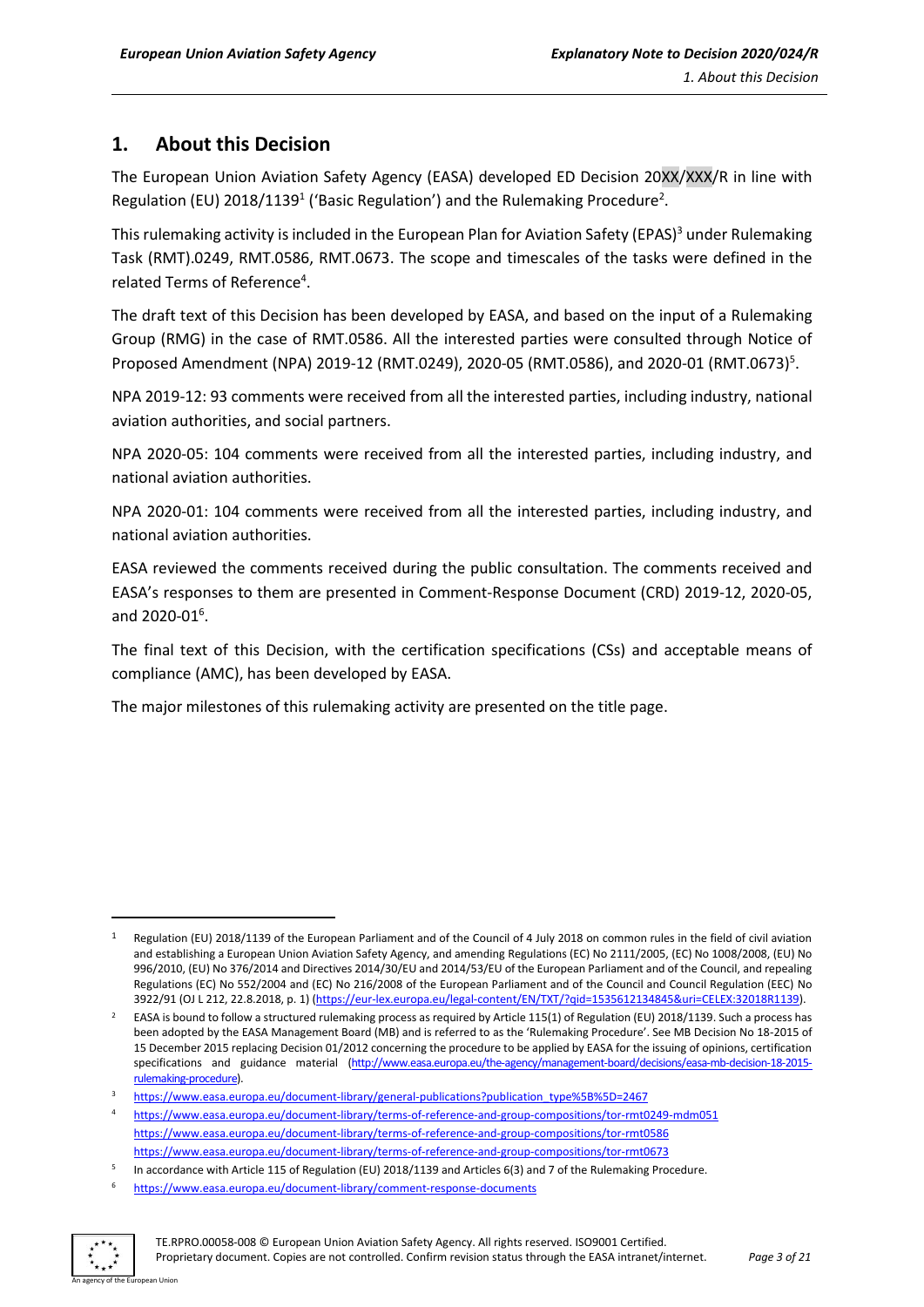# <span id="page-3-0"></span>**2. In summary — why and what**

# <span id="page-3-1"></span>**2.1. Why we need to change the CS/AMC & GM**

### **RMT.0249: Installation and maintenance of recorders – certification aspects**

### **Data link recording:**

Annex IV (Part-CAT) to Commission Regulation (EU) No 965/2012 on air operations contains requirements on the recording of data link messages on a flight recorder for aircraft manufactured since April 2014 and under certain conditions (point CAT.IDE.A.195).

However, there are no corresponding certification specifications for the installation of a data link recording function in CS-25. As a temporary measure, EASA developed a generic certification review item (CRI) on the subject 'flight recorders and data link recording'.

#### **The serviceability of flight recorders:**

# **Maintenance instructions**

Safety investigation authorities have reported several cases in which the FDR or the cockpit voice recorder (CVR) did not correctly record data due to a malfunction of the unit or of the dedicated equipment (including sensors and transducers). Such failures may remain hidden for a certain amount of time, as the serviceability of flight recorders encompasses the quality of the recorded data, which cannot currently be automatically assessed.

Part-CAT of Regulation (EU) No 965/2012 on air operations requires (CAT.GEN.MPA.195(b)) aircraft operators to conduct operational checks and evaluations of recordings of flight recorders in order to ensure their 'continued serviceability'. Consistently with the standards in ICAO Annex 6, Part I, Appendix 8, and in ICAO Annex 6, Part III, Appendix 4, AMC1 CAT.GEN.MPA.195(b) recommends several scheduled tasks to comply with this requirement.

In practice, the content and the level of detail of the maintenance instructions for a flight recorder system vary from one installation to another, resulting in inconsistent maintenance practices among aircraft operators.

#### **Conversion of FDR raw data into flight parameters expressed in engineering units**

Safety investigation authorities also found various cases where the information necessary to convert the FDR raw data into parameters expressed in engineering units, as provided by the type certificate (TC) or supplemental type certificate (STC) holder, was incomplete or inaccurate. As a result, the analysis of the FDR data was significantly delayed. Point (d) of CAT.GEN.MPA.195 requires the aircraft operator to 'keep and maintain up-to-date documentation that presents the necessary information to convert FDR raw data into parameters expressed in engineering units'. However, an operator can only do that if the TC or STC holder has provided the corresponding information to the operator.

#### **The quality of recording of cockpit voice recorders**

Safety investigation authorities found that some CVR system installations do not provide the quality expected for the cockpit area microphone (CAM) and other audio channels. The issues identified include:

a) poor quality of the recording on the CAM channel;

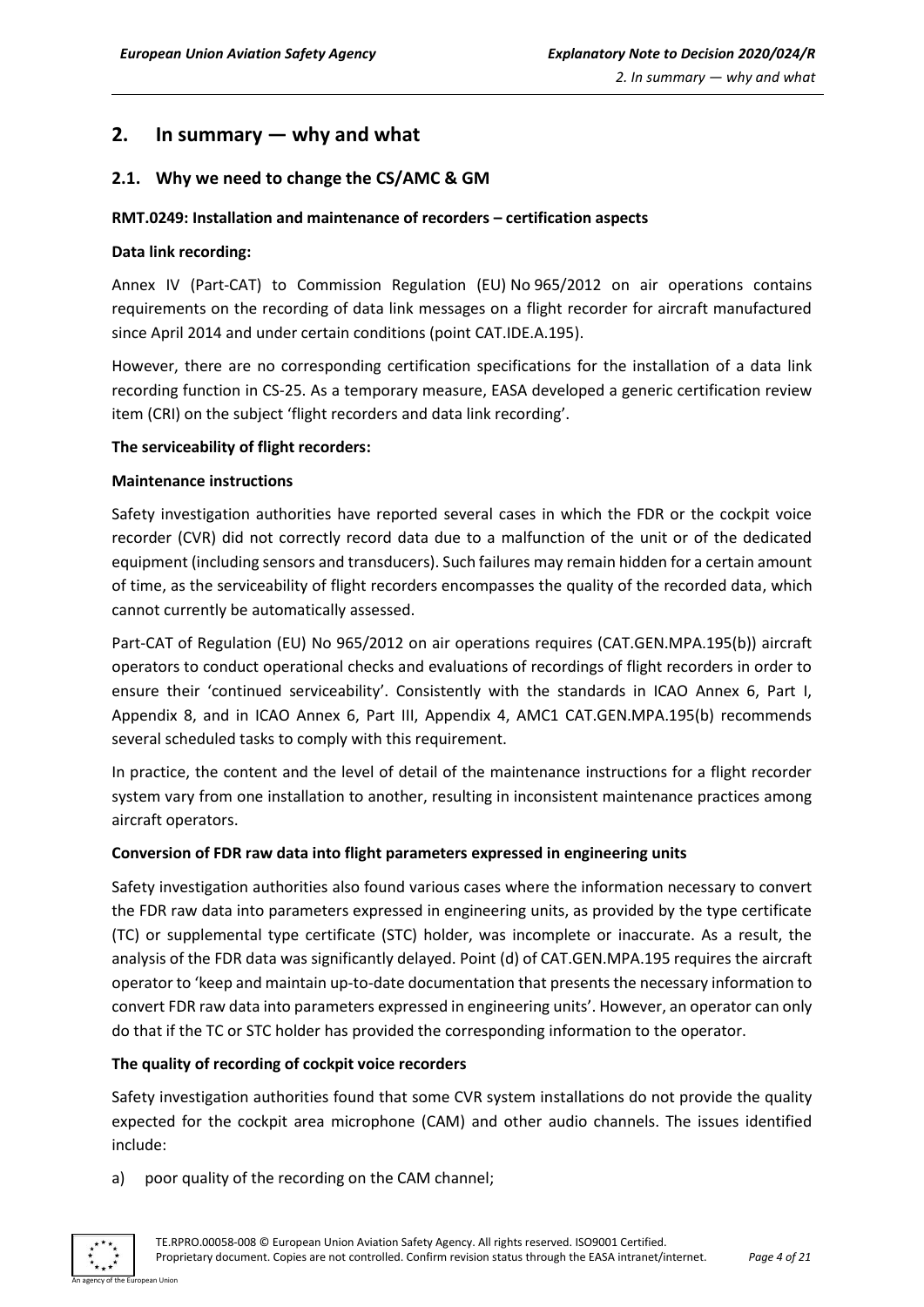- b) saturation of the recording on the CAM channel by very low frequency vibrations;
- c) excessive electrical background noise on a channel;
- d) signals from the channels of flight crew members cancelling each other out;
- e) clipping of the signals on the channels of flight crew members when coming from the oxygen mask microphones;
- f) superimposition of microphone signals by radio reception signals;
- g) inversion of the sign of the signal coming from the CAM channel, resulting in significant attenuation; and
- h) incorrect allocation of the recording capacity to a channel.

These issues seem to be recurrent because of the lack of a framework for demonstrating the audio quality of a CVR system installation. Indeed, many factors potentially affecting the quality of the recorded audio cannot be addressed at the equipment level, such as the effects of components of the audio system (e.g. headsets), the air circulation in the vicinity of microphones (due to air conditioning systems), vibrations during the flight, electromagnetic interference, etc.

As a temporary measure, EASA initially reacted with the publication of Certification Memorandum CM-AS-001 'Quality of recording of cockpit voice recorders', issued in June 2012.

# **RMT.0586: Tyre pressure monitoring**

Incorrect tyre pressure, and, in particular, the under-inflation of tyres, is a contributing factor to tyre- and wheel-failure-related accidents or incidents of large aeroplanes. These kinds of occurrences have continued to arise, despite the various actions taken by industry and regulators over the last 40 years. These actions include improvements in tyre maintenance practices, numerous communications on good practices for tyre pressure checks, and improvements in tyre and wheel robustness. Actions have also been taken to mitigate the severity of occurrences, i.e. the improvement of the protection of aeroplanes against the effects of tyre failures. However, the review of the reported occurrences indicates that a further reduction in the risk of a tyre failure is needed.

#### **RMT.0673: Regular update of CS-25**

CSs and AMC need to be updated regularly to ensure that they are fit for purpose, cost-effective, and can be implemented in practice.

Regular updates are issued when relevant data is available following an update of industry standards, feedback from certification activities, or minor issues raised by the stakeholders.

#### **Go-around handling qualities and performance**

a) CS 25.143(b)(2) – Sudden failure of the second critical engine

At Amendment 21 of CS-25, CS 25.143(b)(2) was amended with the addition of 'go-around' in the list of flight phases to be taken into account.

This amendment to CS 25.143(b)(2) was proposed in NPA 2017-06 as part of the actions aimed at reinforcing the demonstration of longitudinal controllability and authority at low speed in all

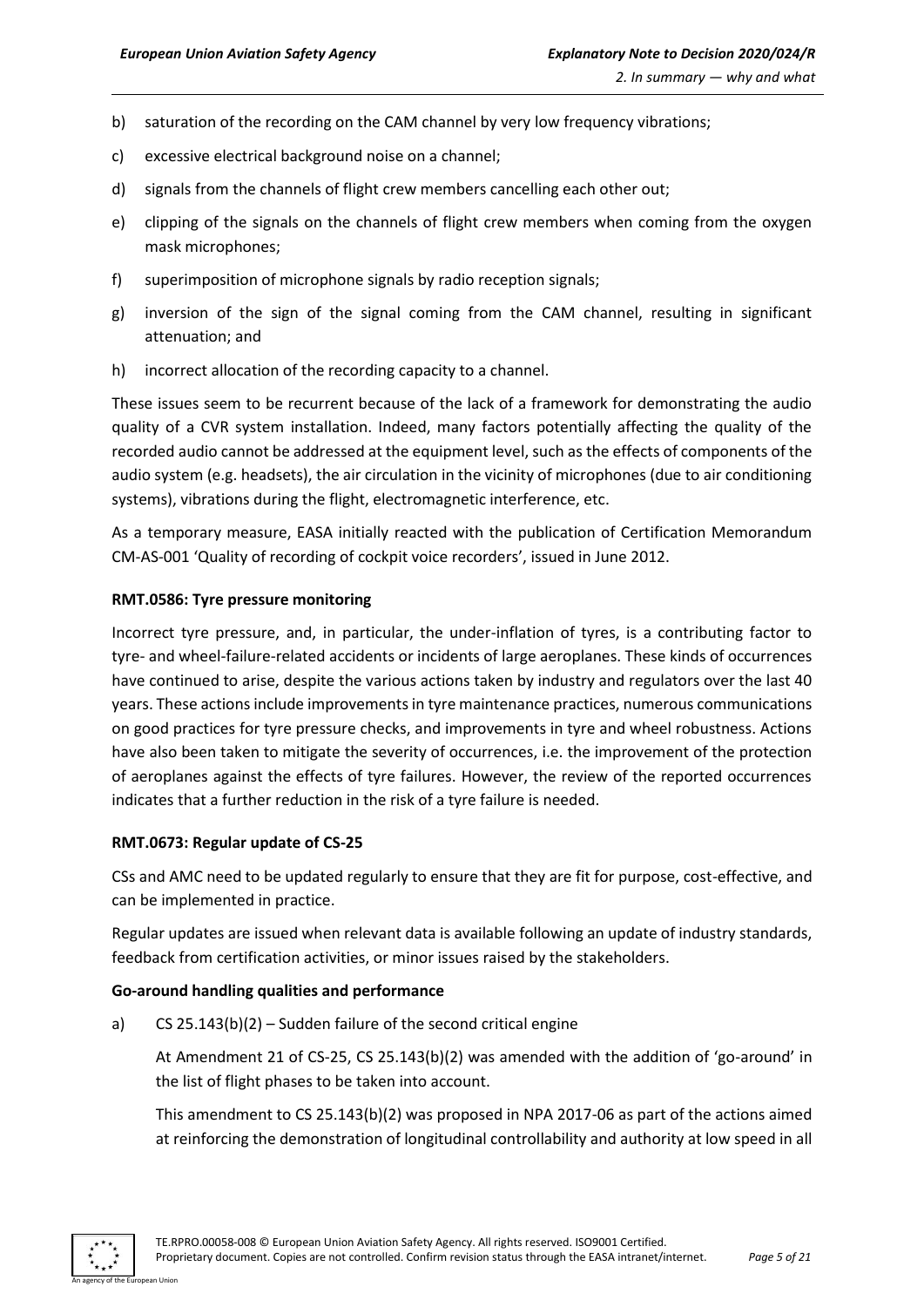phases of flight, including go-around, having in mind that some aeroplanes are able to conduct a go-around with two failed engines, despite this not being required by CS-25.

The Flight Test Harmonisation Working Group (FTHWG) (established by the FAA Aviation Rulemaking Advisory Committee (ARAC)) in which EASA is represented, has been tasked to recommend appropriate revisions to the go-around all engine operative (AEO) and one engine inoperative (OEI) regulatory and advisory material (topic 18, 'Go-Around Handling Qualities & Performance' identified in the FTHWG work plan).

Discussions among the 'FTHWG topic 18' members revealed that the change to CS 25.143(b)(2) could create an unjustified burden on applicants and EASA for the demonstration of compliance, without any demonstrated significant safety benefit, given the low probability of and exposure time to a dual engine failure. Furthermore, if an applicant decides to include the operational capability and the related operational procedures for such go-arounds with two failed engines, it must anyway demonstrate the handling qualities and AFM procedures in accordance with the other CS-25 specifications.

b) AMC  $25.101(g) -$  Go-around with OEI

AMC 25.101(g) does not provide sufficient guidance with respect to unacceptable go-around flight profiles. This has been addressed through the FTHWG recommendations under topic 18, and a recommendation to amend AMC 25.101(g) has been made.

c) AMC  $25.143(b)(4) - Go$ -around manoeuvres

Chapter 2.1 of AMC 25.143(b)(4) states that 'the risk of a somatogravic illusion is high when encountering single or combined high values of pitch attitude (nose-up), pitch rate and longitudinal acceleration, associated with a loss of outside visual references'. Discussions within the FTHWG under topic 18 concluded that longitudinal acceleration effects might be the main contributor to the vertigo effect experienced by flight crews during high thrust/weight ratio goarounds. This is not clearly reflected in the statement mentioned above.

Also, the FTHWG recommended other clarifications in AMC 25.143(b)(4).

d) AMC 25.119 – Landing Climb: All-engines-operating

AMC 25.119 does not take into account aeroplanes equipped with a Reduced Go-Around (RGA) thrust or power.

#### **Minimum control speeds**

EASA AMC 25.149 does not provide expanded definitions or test technique guidance for the determination of the VMCL or VMCL-2, as are provided in FAA Advisory Circular (AC) 25-7D. Only VMCL(1out) and VMCL-2(2 out) are addressed in AMC 25.149(f) and AMC 25.149(g) respectively.

#### **Fuel tank and system lightning protection**

On 20 September 2018, the FAA published a final rule amending Part 25 and entitled 'Transport Airplane Fuel Tank and System Lightning Protection'. The final rule [Docket No. FAA-2014-1027; Amendment No. 25-146], which amends paragraphs §25.954, §25.981, and Appendix H to Part 25, became effective on 19 November 2018.

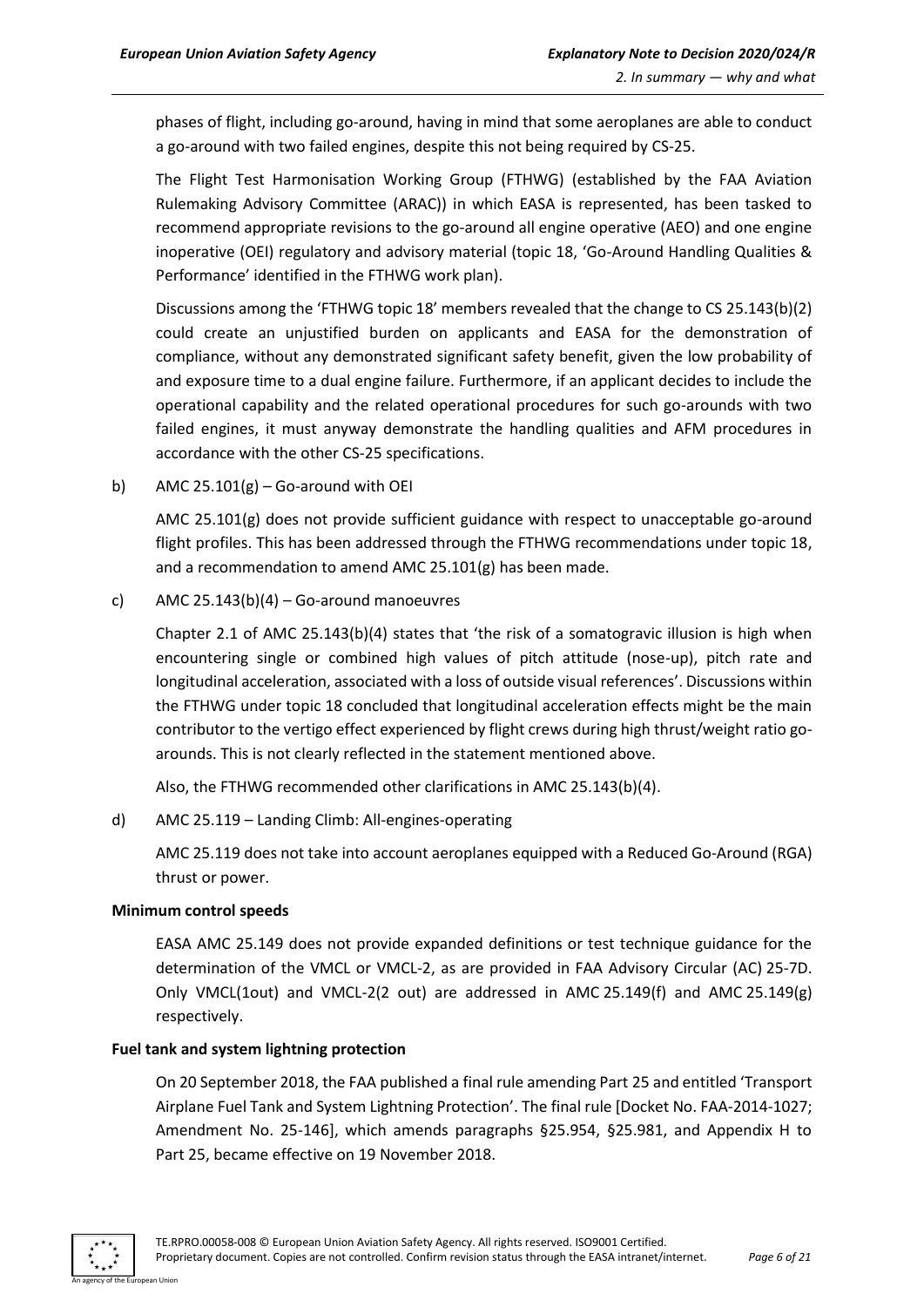The FAA also published:

- Advisory Circular (AC) 25.981-1D 'Fuel Tank Ignition Source Prevention Guidelines', dated 24 September 2018;
- Advisory Circular (AC)25.954-1 'Transport Airplane Fuel System Lightning Protection', dated 24 September 2018; and
- Advisory Circular (AC) 20-53C 'Protection of Aircraft Fuel Systems Against Vapor Ignition Caused by Lightning', dated 24 September 2018.

#### **Cabin safety**

#### **Emergency demonstration**

EASA CS-25 Appendix J on emergency demonstration does not provide a value regarding the exterior ambient light to be used.

#### **References to FAA AC 25-17A**

Several AMCs in Book 2 of CS-25 refer to FAA Advisory Circular (AC) 25-17A. This AC was revised with Change 1 dated 24/5/2016.

#### **References to FAA AC 25-562-1B and AC 20-146**

AMC 25.562 on Emergency landing dynamic conditions refers to FAA Advisory Circulars AC 25.562-1B and AC 20-146. These ACs have been respectively revised to AC 25.562-1B Change 1 and AC 20-146A.

#### **Floor surfaces – standards for friction measurement**

The AMC to CS 25.793 and CS 25.810(c) currently refer to FAA AC 25-17A, which itself refers to two MIL standards for friction measurement. However, other standards exist that are acceptable to EASA.

# **Emergency exit arrangement – naïve subject testing for the opening of passenger-operated exits**

The current AMC 25.809 does not address the testing of emergency exits to be operated by passengers.

#### **Emergency egress assisting means and escape routes – deployment and inflation tests**

AMC 25.810 refers to FAA AC 25-17A. However, this AC does not provide guidance on the minimum number of assisting means (slide) deployment and inflation tests to be conducted on the aeroplane.

#### **Life-preserver stowage provisions**

CS 25.1411(f) requires that a life preserver must be within easy reach of each seated occupant. There is no AMC providing support for the demonstration of compliance.

#### **Emergency egress assisting means installed in non-pressurised compartments**

Emergency egress assisting means that are installed in non-pressurised compartments are exposed to extremely cold conditions during flight. The exposure to very low temperatures typically has two effects on the assisting means: it reduces the energy available in the

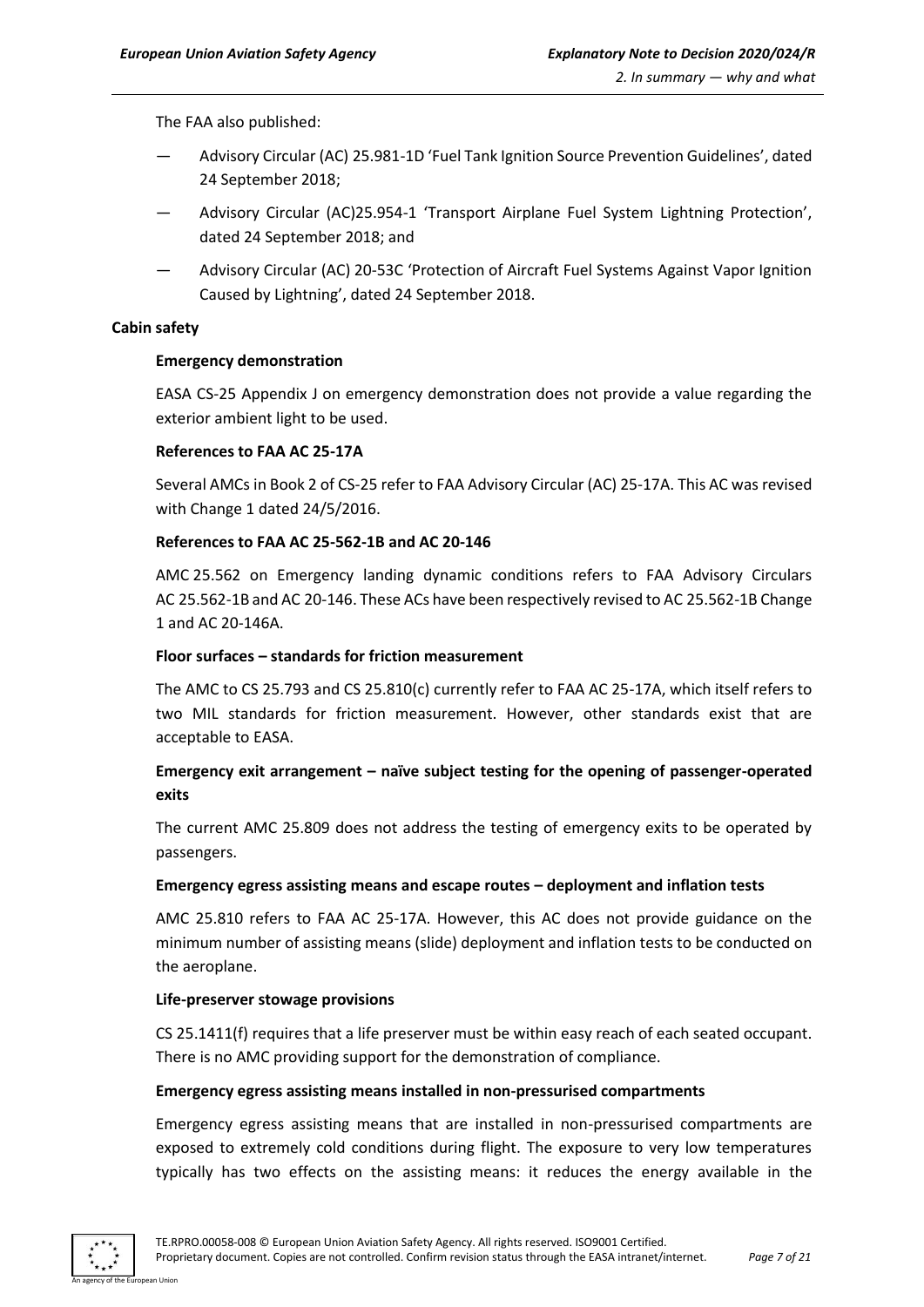pressurised cylinders used for the inflation systems of escape slides, and more energy is required to inflate the escape slide because the inflatable material is stiffer. The combination of these two effects affects the performance of the assisting means, and this has to be taken into account when designing these systems. This topic is not specifically addressed in CS or AMC 25.810. Means of compliance have been provided for this topic on certification projects in certification review items (CRIs).

# **Emergency evacuation**

AMC 25.810(c)(2) makes reference to FAA Advisory Circular (AC) 20-38A. However, this AC was cancelled on 16 October 2017.

#### **Electronic AFM – computation of misleading primary information**

In AMC 25.1581, Appendix 1 on 'Computerised Aeroplane Flight Manual', paragraph 6.a dealing with software integrity, the following statement is provided:

'The computation of hazardously misleading primary information such as take-off speeds, landing approach speeds, engine thrust or power, engine limit data or other related aeroplane performance data, should be improbable (as defined in CS 25.1309).'

However:

- The term 'improbable' is not defined in AMC 25.1309; this term dates back to JAA Advisory Material Joint (AMJ) 25.1309.
- Using the term 'improbable' may lead some industry stakeholders to directly make the assumption that the severity of this failure condition is consistent with a major failure condition at the aeroplane level, although a normal safety analysis could consider a more severe effect at the aeroplane level.

#### **On-board weight and balance systems**

CS-25 does not provide a reference to an acceptable standard which may be used for the design and certification of an on-board weight and balance system.

#### **Air conditioning system**

During the consultation of NPA 2018-05 (Regular update of CS-25 - 2018), comment 20 from the SNPL FRANCE ALPA technical committee highlighted the potential benefit of clarifying how applicants should implement the following point of the amended AMC 25.831(a) related to operating with the air conditioning system 'off':

'There should be a means to annunciate to the flight crew that the air conditioning system is selected to 'off'.'

In CRD 2018-05, EASA responded that a proposal would be made in the next NPA 'Regular update of CS-25'.

#### **Flight guidance system**

At CS-25 Amendment 4 (effective 27 December 2007), CS 25.1329 was broadly amended, and the following requirement was created as subparagraph (l):

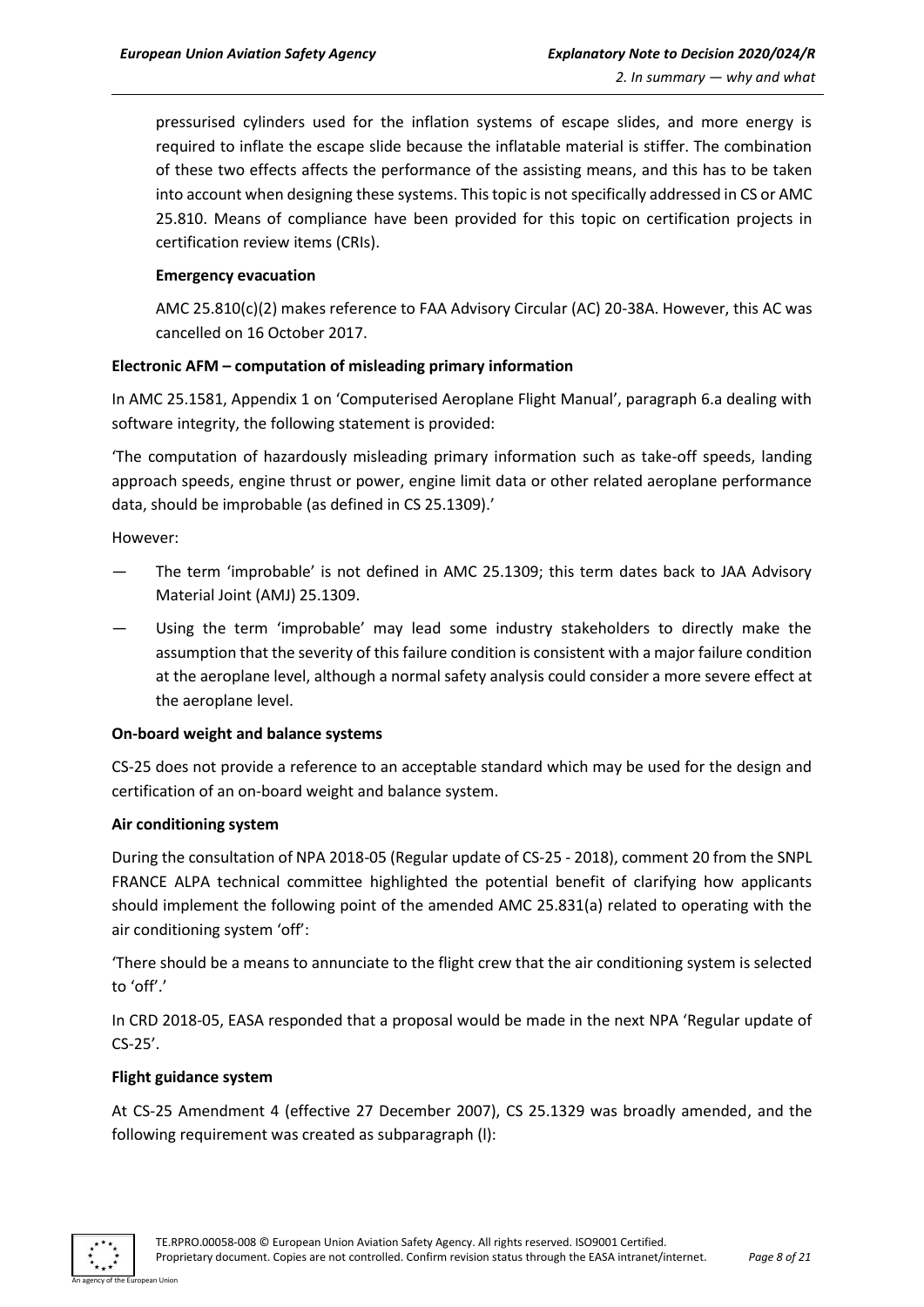'The autopilot must not create an unsafe condition when the flight crew applies an override force to the flight controls.'

AMC N°1 to CS 25.1329, Chapter 8.4.1 'Autopilot', provides the following:

'1) The autopilot should disengage when the flight crew applies a significant override force to the controls. The applicant should interpret 'significant' as meaning a force that is consistent with an intention to overpower the autopilot by either or both pilots. The autopilot should not disengage for minor applications of force to the controls (e.g., a pilot gently bumping the control column while entering or exiting a pilot seat during cruise).

(…)

2) If the autopilot is not designed to disengage in response to any override force, then the response shall be shown to be safe (CS 25.1329(l)). Under normal conditions, a significant transient should not result from manual autopilot disengagement after the flight crew has applied an override force to the controls (CS 25.1239(d)).

NOTE: The term 'override force' is intended to describe a pilot action that is intended to prevent, oppose or alter an operation being conducted by a flight guidance function, without first disengaging that function. One possible reason for this action could be an avoidance manoeuvre (such as responding to an ACAS/TCAS Resolution Advisory) that requires immediate action by the flight crew and would typically involve a rapid and forceful input from the flight crew.

Sustained application of an override force should not result in a hazardous condition. Mitigation may be accomplished through provision of an appropriate alert and flight crew procedure.

These provisions are harmonised with the equivalent FAA regulatory provisions.

A serious incident occurred on 15 December 2014 in the vicinity of Sumburgh Airport, Shetland (UK), and involved a Saab 2000, registration G-LGNO.

The aeroplane was inbound to land on Runway 27 at Sumburgh when the pilots discontinued the approach because of bad weather to the west of the airport. As the aeroplane established a southerly heading, it was struck by lightning. When the commander made nose-up pitch inputs, the aeroplane did not respond as he expected. After reaching 4 000 ft AMSL, the aeroplane pitched to a minimum of 19° nose down and exceeded the applicable maximum operating speed (VMO) by 80 kts, with a peak descent rate of 9 500 ft/min. The aeroplane started to climb after reaching a minimum height of 1 100 ft above sea level.

Recorded data showed that the autopilot had remained engaged, contrary to the pilots' understanding, and the pilots' nose-up pitch inputs were countered by the autopilot pitch trim function, which made a nose-down pitch trim input in order to regain the selected altitude.

The investigation conducted by Air Accidents Investigation Branch (AAIB) UK concluded as follows:

'(…)the alerting system on the Saab 2000 proved ineffective in this incident. Aural and visual alerting systems are less effective in situations when a flight crew is under stress, and if the flight crew is overriding the autopilot there is a high probability that they are doing so because of an unusual and possibly stressful situation. It is questionable whether any alerting system in this incident could have raised sufficient awareness among the flight crew to cause them to disengage the autopilot manually. It would be safer if the AC and AMC did not permit mitigation via an alerting system, and instead

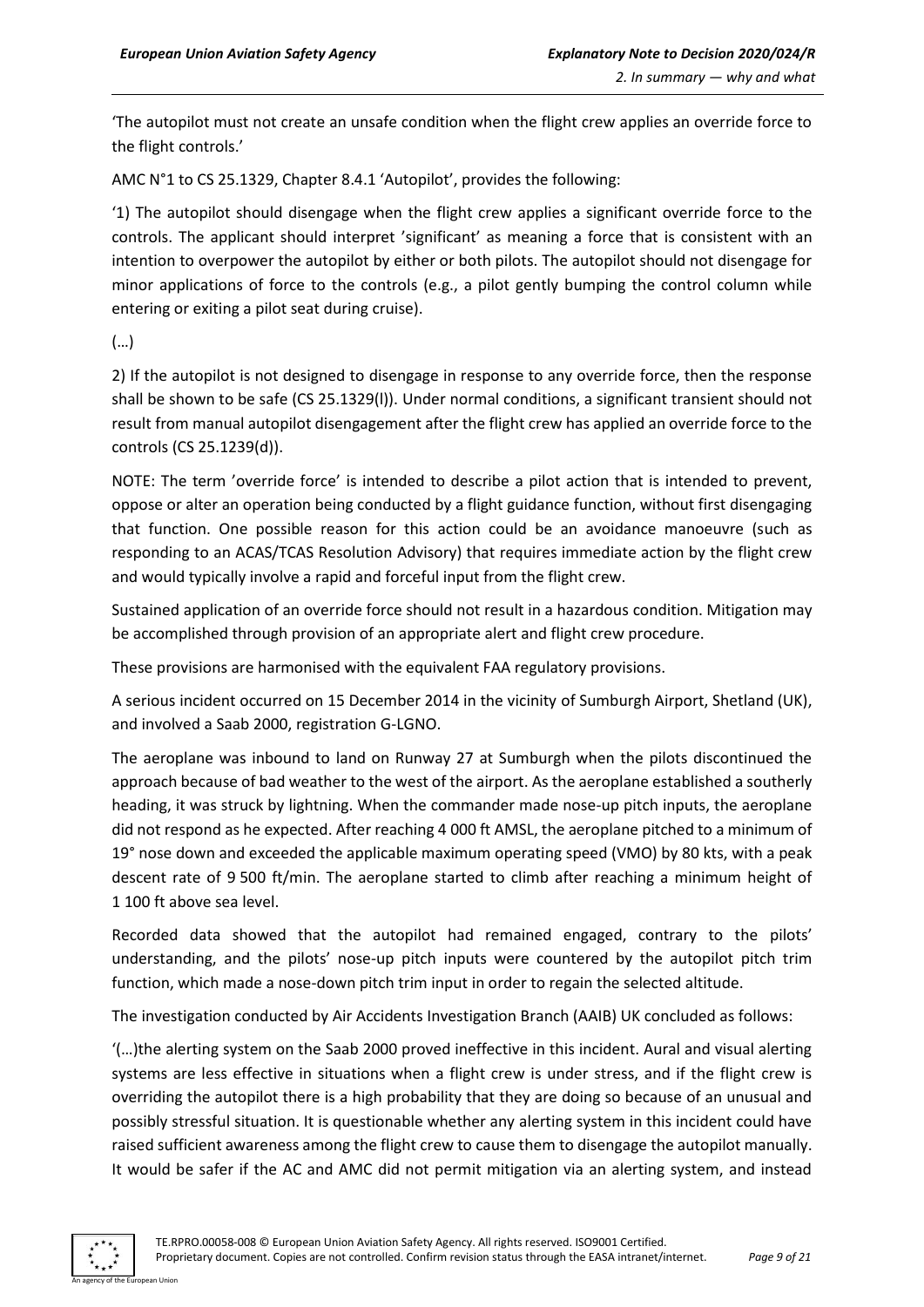required the autopilot to disengage following a force override. Most new airliner designs appear to be following this route.'

The following safety recommendation was issued to EASA (and the same one to the FAA):

UNKG-2016-054: 'It is recommended that the European Aviation Safety Agency amend the Acceptable Means of Compliance for Certification Specification 25.1329 to ensure that requirement 25.1329(l) can only be met if the autopilot automatically disengages when the flight crew applies a significant override force to the flight controls and the auto-trim system does not oppose the flight crew's inputs.'

### **Primary flight displays during unusual attitude and declutter modes**

The investigation of the accident to Bombardier CL-600-2B19, registration SE-DUX, in Sweden, on 8 January 2016, found that the erroneous attitude indication on primary flight display (PFD) 1 was caused by a malfunction of inertial reference unit (IRU) 1. The pitch and roll comparator indications of the PFDs were removed when the attitude indicators displayed unusual attitudes (due to the PFD declutter function in an unusual attitude).

The following safety recommendation was addressed to EASA:

SR SWED-2016-005: 'EASA is recommended to ensure that the design criteria of PFD units are improved in such a way that pertinent cautions are not removed during unusual attitude or declutter modes. (RL 2016:11 R3)'.

# **Lightning protection and electrical bonding and protection against static electricity**

The references to industry standards used in AMC 25.581 (Lightning protection) and AMC 25.899 (Electrical Bonding and Protection Against Static Electricity) are not to the latest revisions and, therefore, need to be amended. EASA has provided recurrent means of compliance in CRIs to allow applicants to use more recent revisions of these standards.

Furthermore, some acceptable industry standards are missing from these AMCs. Such standards have been provided to applicants in a generic interpretative material Certification Review Item (CRI) entitled 'Lightning protection direct effects'.

#### **Operation without normal electrical power**

EASA currently uses a generic means of compliance CRI that complements the content of AMC 25.1351(d). Such a generic CRI causes an administrative burden to the applicants and EASA.

#### **Editorial corrections**

In CS 25.807, the units of length and roundings are not consistent throughout the paragraph.

# <span id="page-9-0"></span>**2.2. What we want to achieve — objectives**

The overall objectives of the EASA system are defined in Article 1 of Regulation (EU) 2018/1139. This Decision will contribute to the achievement of the overall objectives by addressing the issues outlined in Section 2.1.

The specific objectives of this Decision are provided below.

#### **RMT.0249: Installation and maintenance of recorders – certification aspects**

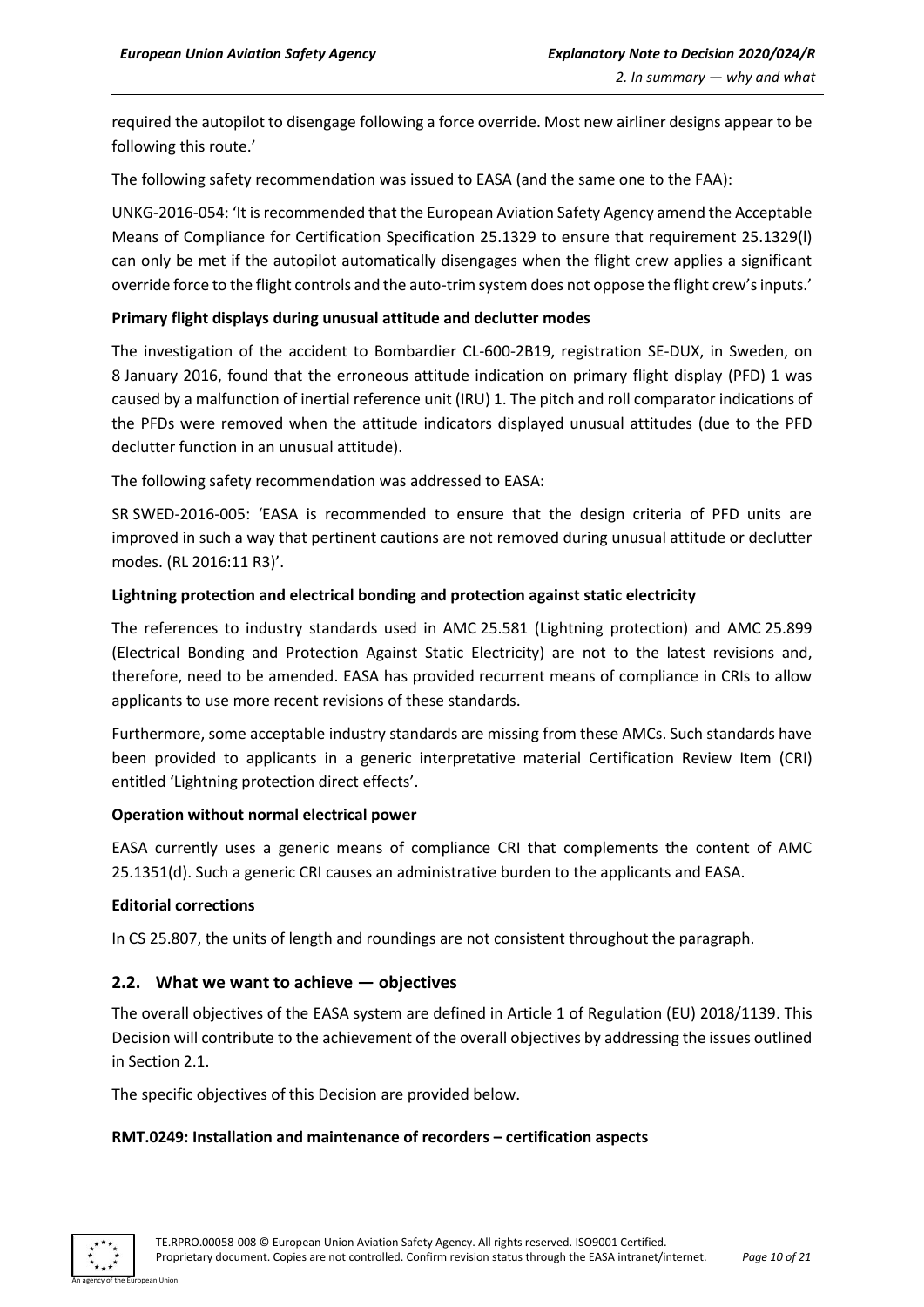The specific objective is to improve the availability and quality of the data recorded by flight recorders in order to better support the safety investigation authorities in the investigation of accidents and incidents. This includes, in particular, the objectives to:

- a) provide certification specifications and acceptable means of compliance to support compliance with the operational rules requiring the recording of data link communications;
- c) improve the serviceability of flight recorders; and
- d) improve the audio quality of CVR recordings.

# **RMT.0586: Tyre pressure monitoring**

The specific objective is to decrease the risk of hazardous or catastrophic tyre failures of large aeroplanes that are caused by inadequate tyre inflation pressures. This is to be achieved through improvements that will ensure that tyre inflation pressures remain within the safe levels defined by the aeroplane manufacturer.

#### **RMT.0673: Regular update of CS-25**

The specific objective is to amend CS-25 based on the selection of non-complex, non-controversial, and mature subjects, with the ultimate goal being to increase safety.

#### **Editorial corrections**

Amend CS 25.807 to harmonise the units of length and roundings.

# <span id="page-10-0"></span>**2.3. How we want to achieve it — overview of the amendments**

#### **RMT.0249: Installation and maintenance of recorders – certification aspects**

#### **Data link recording**

New certification specifications and acceptable means of compliance are introduced for recorders performing the data link recording function: CS and AMC 25.1460.

#### **The serviceability of flight recorders**

Introduce into AMC 25.1457, AMC 25.1459, and AMC 25.1460 new sections explaining the expectations in terms of the instructions for continued airworthiness (ICA) provided by applicants.

#### **The quality of recording of cockpit voice recorders**

Introduce into AMC 25.1457 a new section explaining how applicants are expected to perform evaluations of CVR recordings.

CS 25.1457 is also amended to allow the use of more than four channels.

#### **RMT.0586: Tyre pressure monitoring**

CS 25.733 is amended to require applicants to provide a means to minimise the risk that a tyre is below its minimum serviceable inflation pressure during operation. A new AMC 25.733(f) is created to indicate how compliance can be shown; the AMC allows flexibility, as the applicant may choose to provide a task in the instructions for continued airworthiness (ICA) that requires operators to perform

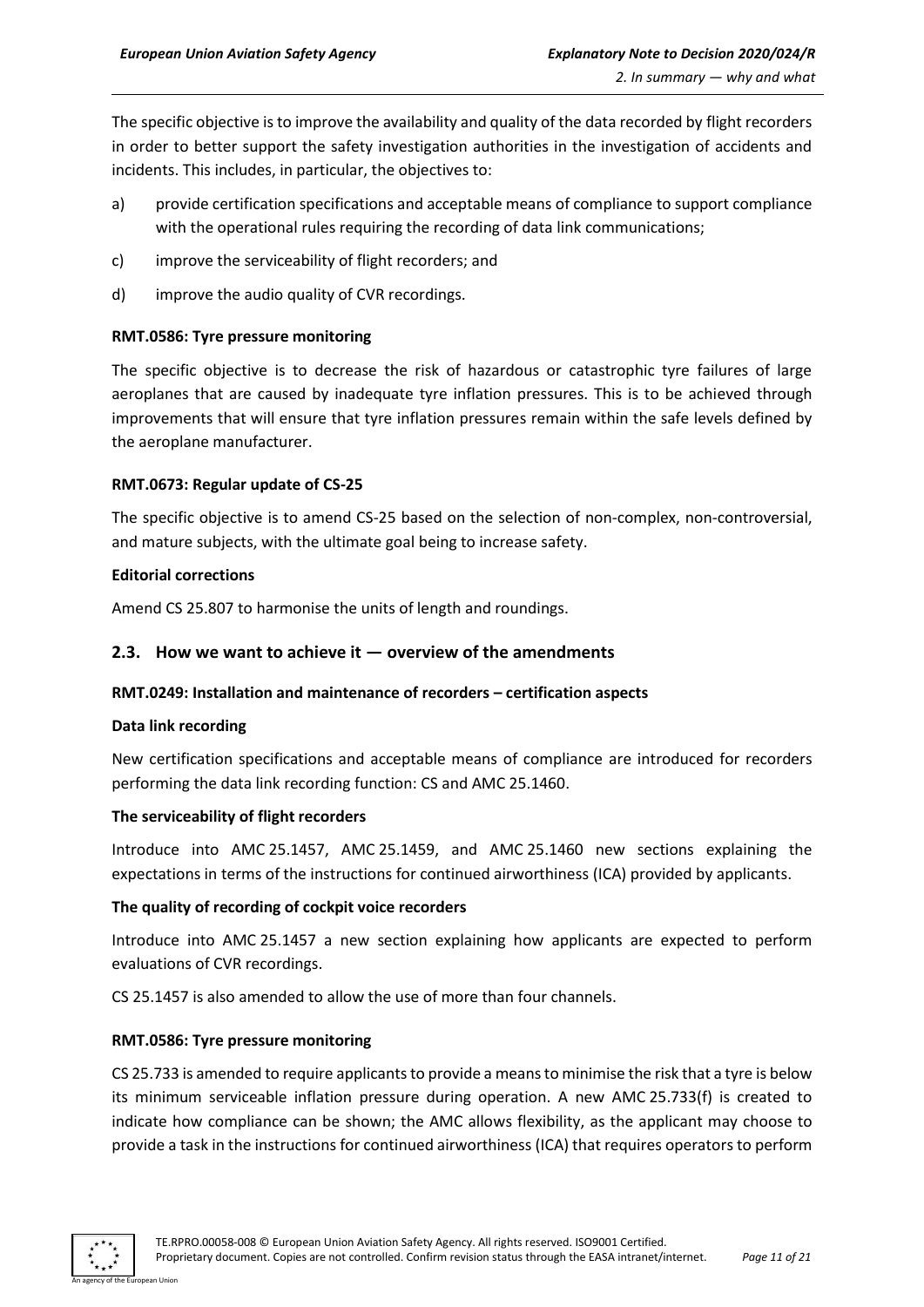tyre inflation pressure checks at a suitable time interval, and/or install a system that monitors the tyre inflation pressures.

#### **RMT.0673: Regular update of CS-25**

#### **Go-around handling qualities and performance**

a) CS 25.143(b)(2) – Sudden failure of the second critical engine

Remove 'go-around' from CS 25.143(b)(2).

b) AMC  $25.101(g) - Go$ -around with OEI

AMC 25.101(g) is amended as recommended by the FTHWG to provide guidance with respect to the demonstration of go-around flight profiles.

c) AMC  $25.143(b)(4)$  – Go-around manoeuvres

The AMC is amended to clarify the fact that longitudinal acceleration effects might be the main contributors to the vertigo effect experienced by flight crews during high thrust/weight ratio go-arounds. Other improvements are made as recommended by the FTHWG.

d) AMC 25.119 – Landing Climb: All-engines-operating

The AMC is amended to address the case of aeroplanes equipped with a Reduced Go-Around (RGA) thrust or power function.

#### **Minimum control speeds**

AMC 25.149(f) and (g) are amended in harmonisation with the corresponding section of FAA AC 25-7D.

#### **Fuel tank and system lightning protection**

CS 25.954, CS 25.981, AMC 25.954, AMC 25.981 are amended in harmonisation with the corresponding FAA regulations and Advisory Circulars.

#### **Cabin safety topics**

#### **Emergency demonstration**

CS-25 Appendix J, paragraph (a) is amended to harmonise with the corresponding FAA Part 25 Appendix J paragraph (a).

#### **References to FAA AC 25-17A**

References to FAA Advisory Circular (AC) 25-17A are replaced by references to AC 25-17A Change 1, dated 24.5.2016, which is the current version of the AC.

#### **References to FAA AC 25-562-1B and AC 20-146**

References to AC 25.562-1B and to AC 20-146 are replaced by references to AC 25.562-1B Change 1 and AC 20-146A respectively.

#### **Floor surfaces – standards for friction measurement**

The AMC to CS 25.793 and CS 25.810(c) are amended to introduce a list of standards for friction measurement accepted by EASA.

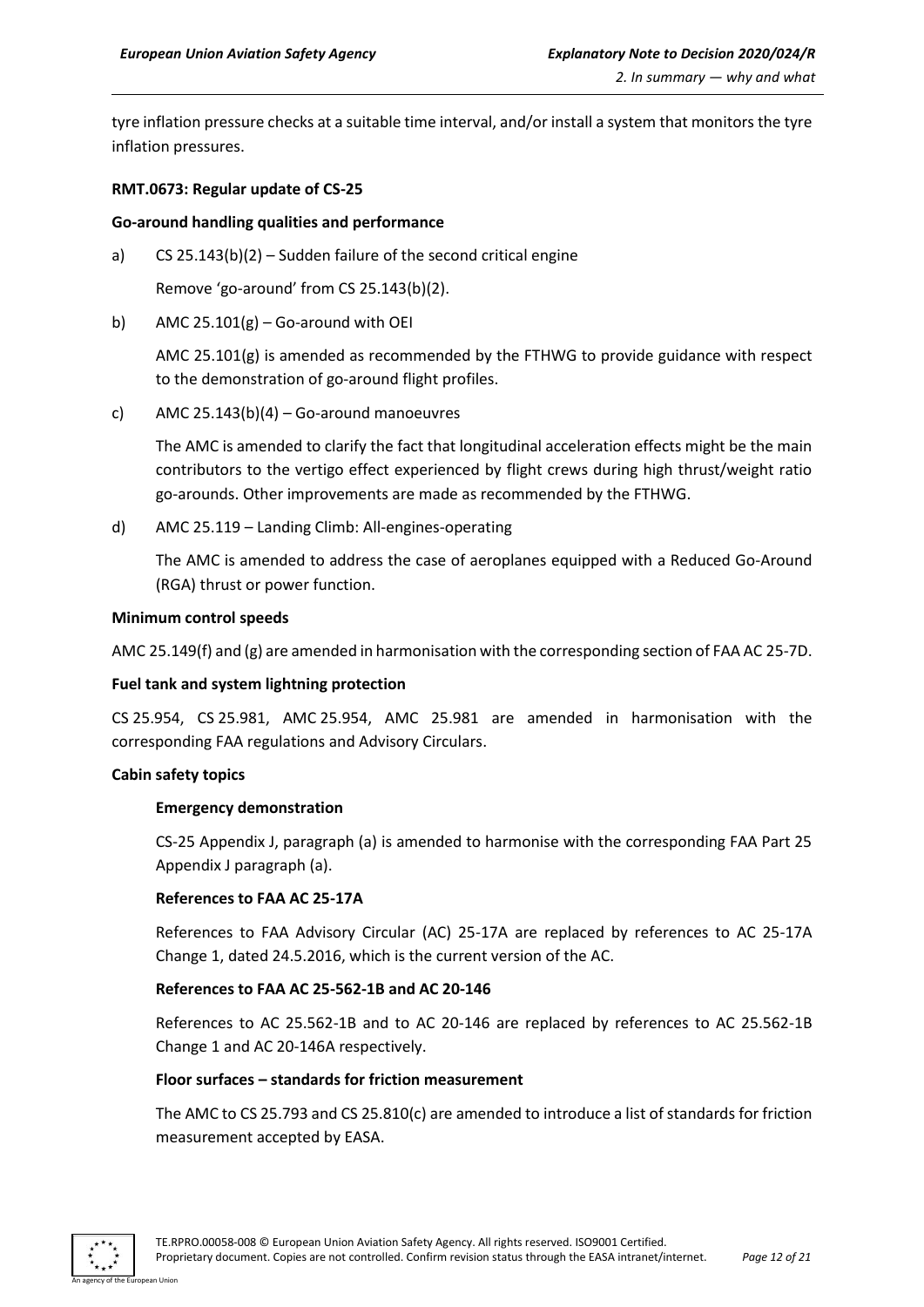# **Emergency exit arrangement – naïve subject testing for the opening of passenger-operated exits**

The AMC to 25.809(c) and (e) are created to address naïve subject testing for the opening of passenger-operated exits, reflecting the current and past practice for certification of this type of exit.

#### **Emergency egress assisting means and escape routes – deployment and inflation tests**

AMC 25.810(a)(1)(v) is created to indicate that at least one test should be conducted on the aeroplane (compatibility test), thereby reflecting what has been performed during EASA certification projects.

# **Life-preserver stowage provisions**

AMC 25.1411(f) is created to introduce the retrievability testing procedure included in ETSO-C127b (aircraft seating systems) for all life vest container installations. New life vest retrieval standards were introduced into this ETSO, taking into account the lessons learned from the accident to Airbus A320 registration N106US, on 15 January 2009, on the Hudson River (USA).

# **Emergency assisting means installed in non-pressurised compartments**

AMC 25.810 is amended to ensure that applicants take into account the effect of in-flight very low temperature conditions affecting the performance of emergency assisting means installed in non-pressurised compartments. The content of the previously issued CRI (MoC) has been taken into account.

#### **Emergency evacuation**

The reference to FAA Advisory Circular (AC) 20-38A is deleted in AMC 25.810(c)(2).

# **Electronic AFM – computation of misleading primary information**

AMC 25.1581, Appendix 1, paragraph 6.a is amended to reflect the need to assess the potential safety effect at the aeroplane level, and use this assessment as a basis when determining the AFM software architecture and level of integrity.

# **On-board weight and balance systems**

EUROCAE published document ED-263 'Minimum Operational Performance Standard for Onboard Weight and Balance Systems' dated June 2019.

ED-263 may be used by applicants and EASA to support the design and certification of on-board weight and balance systems (OBWBS) on CS-25 large aeroplanes. The standard addresses Class II OBWBS, i.e. advisory systems which are used by the flight crew for comparison with the gross weight and centre of gravity information provided to them by ground operations services (e.g. load sheets).

AMC 25-1 is created to refer to this standard and offer the possibility to applicants to use it.

#### **Air conditioning system**

AMC 25.831(a) is amended to clarify that an indication of the status of the system is not sufficient, but that an alert should be triggered after the end of the allowed limited time period if the air conditioning system is still in the 'off' position.

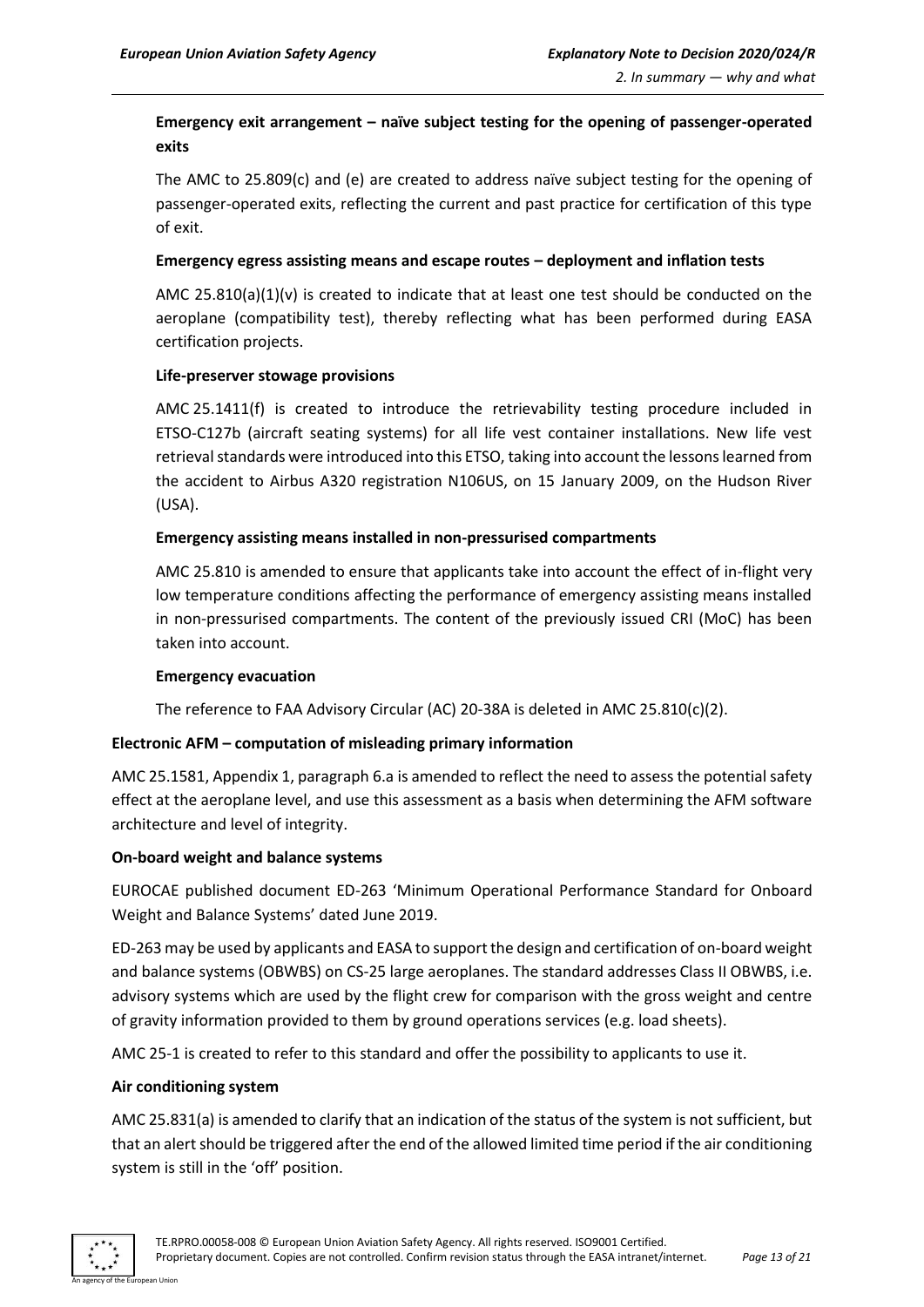#### **Flight guidance system**

AMC N°1 to CS 25.1329 is amended in order to:

- Address a safety recommendation regarding the automatic trim response during a pilot override. Although it is not accepted that compliance with CS 25.1329(l) can only be shown if the autopilot automatically disengages, a clarification is provided with regard to potential hazards for systems without automatic disengagement: the automatic trim should not oppose the flight crew's commands in any manner that would result in unacceptable aeroplane motion, and mitigation may be accomplished through the provision of an appropriate alert and flight crew procedure, and
- Bring clarification regarding the autopilot disengagement aural alert: it should sound for at least a single cycle even when the autopilot is disengaged by a pilot.

#### **Primary flight displays during unusual attitude and declutter modes**

AMC 25-11 is amended to clarify that some alerts should remain visible when the primary flight displays declutter. Guidance is provided to indicate that any fault that can contribute to, or cause, misleading presentations of primary flight information, should have its failure message, flag, or comparative monitoring alert, remain on the main primary flight display during declutter modes, as long as the associated indication is maintained on the primary flight display).

#### **Lightning protection and electrical bonding and protection against static electricity**

AMC 25.581 and AMC 25.899 are amended in order to refer to the current revisions of the mentioned industry standards, and to add other industry standards that are accepted by EASA.

#### **Operation without normal electrical power**

The content of the generic means of compliance CRI is introduced into AMC 25.1353(d).

#### **Editorial corrections**

CS 25.807 is amended to harmonise the units of length (in cm, except large distances in m) and the roundings.

# <span id="page-13-0"></span>**2.4. What are the stakeholders' views**

#### **RMT.0249: Installation and maintenance of recorders – certification aspects**

Overall, the proposal was welcomed by the majority of the commentators who made various proposals that allowed improvement of the CS-25 text.

However, some industry representatives raised concerns that some tasks mentioned in the propose AMC sections dealing with flight recorder ICAs may increase maintenance costs for some operators. The wording used by EASA in these sections was also sometimes considered too prescriptive. One aeroplane manufacturer suggested relying on the MSG-3 methodology (used to develop Maintenance Review Board reports), or equivalent, to identify the required maintenance tasks for failures or faults that are not apparent to the flight crew (e.g. with flight deck indications).

EASA reminds readers that the objective is to support operators by giving them adequate means to comply with the already existing ICAO Annex 6 standards and the EU Air Operations rules. EASA also

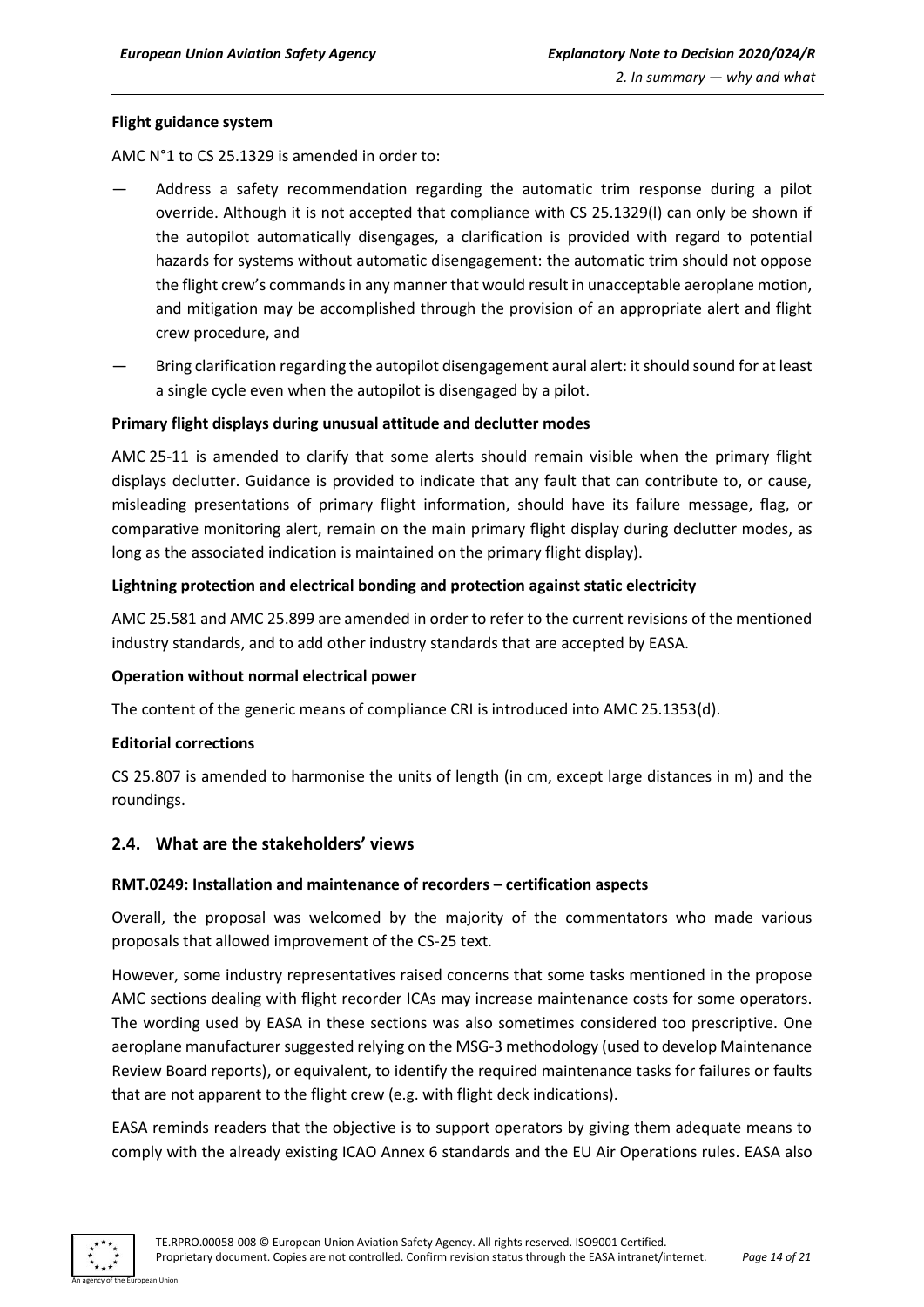reminds readers that the MSG-3 is not able to identify some required recorder maintenance tasks because of the criteria used in the method (safety effect assessment).

Taking into account these concerns, the ICA section of the AMCs has been revised to ensure that it does not prescribe maintenance tasks. It now recommends that ICAs should address the failures that may affect the correct functioning of the flight recorder system or the quality of the recording; examples of failures are also provided.

For further information, please refer to CRD 2019-12, which provides responses to the individual comments.

#### **RMT.0586: Tyre pressure monitoring**

Overall, the proposal was welcomed by a majority of the commentators who made various proposals that allowed improvement of the CS-25 text.

Nevertheless, some commentators suggested relying on the MRB process to solve the presented issue. EASA wishes to remind readers that the MRB process is an optional process, and that some large aeroplanes have been certified without using this process. Furthermore, EASA cannot impose measures on tyre pressure related tasks if the other MRB members do not agree. EASA is also aware that recent MRBs of non-European aeroplane types decided on tyre pressure check intervals which are beyond what EASA considers to be reasonably safe. Therefore, EASA does not wish to rely on the MRB process to solve this issue.

Several comments also highlighted that the proposed new CS 25.733(f) was too prescriptive and that it should allow more flexibility to applicants regarding possible means to reach the intended objective, i.e. minimise the risk of operating an aeroplane with inadequate tyre inflation pressures. EASA has amended the proposal to meet these expectations: the objective is provided in CS 25.733(f), while AMC 25.733(f) provides options that can be used to show compliance.

Some commentators asked EASA to also accept ground tyre pressure indication systems, together with operational procedures, as potential means to meet the objective, as this was not offered in the proposed CS 25.733(f). Such systems are now mentioned in the options provided by AMC 25.733(f).

Other commentators requested EASA to accept integrated aircraft health management concepts in which an aircraft health monitoring system would send an alert to a ground station requiring an action by maintenance personnel. EASA considers that it would be premature to introduce such systems into the AMC, as the concept is still under development. Industry may nevertheless propose to certify such systems when they are considered mature enough.

Finally, some commentators explained that the daily check provided in the AMC may create concerns for operators that do not operate daily (for example, for business aeroplane operations). EASA reminds readers that the AMC provides the possibility to substantiate a different interval. Meanwhile, the recommended pressure check interval should only be established in order to ensure the airworthy condition of the tyre. Whether an aeroplane flies regularly or not is an operational factor. If the aeroplane does not fly regularly, the operator must decide between either servicing the tyres regularly (to ensure that the pressure remains above the minimum serviceable pressure), or taking appropriate actions to return the tyres to an airworthy condition after the pressure levels have dropped below the minimum serviceable pressure.

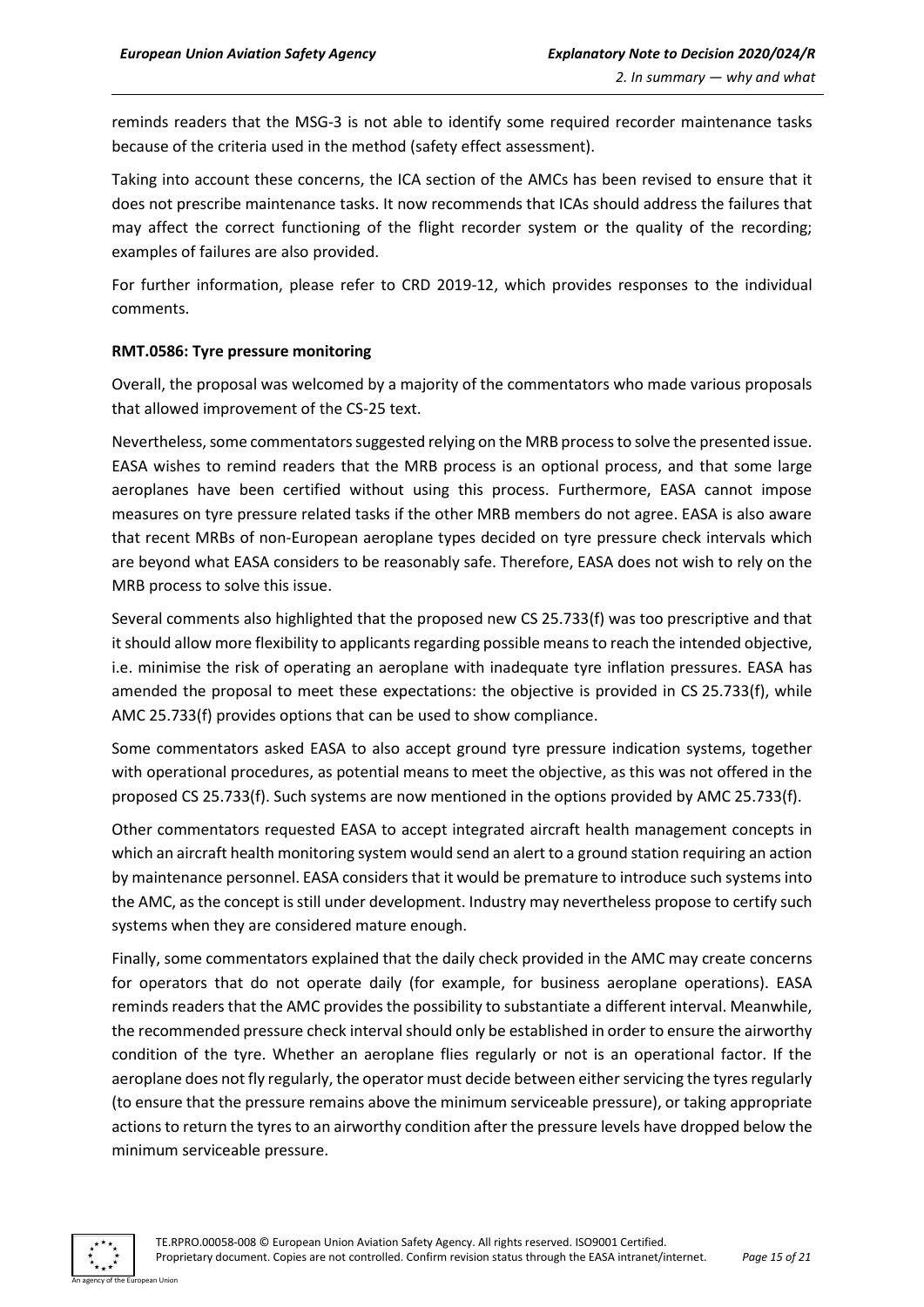For further information, please refer to CRD 2020-05, which provides responses to the individual comments.

#### **RMT.0673: Regular update of CS-25**

Overall, the proposal was welcomed by a majority of the commentators who made various proposals that allowed improvement of the CS-25 text. Nevertheless, some industry stakeholders (mainly some aeroplane manufacturers) made some proposals that would disharmonise CS-25 with the equivalent FAA documents. EASA chose to maintain as much harmonisation as possible with the FAA rules and ACs.

For further information, please refer to CRD 2020-01, which provides responses to the individual comments.

# <span id="page-15-0"></span>**2.5. What are the benefits and drawbacks**

# **RMT.0249: Installation and maintenance of recorders – certification aspects**

#### **Data link recording**

The new CS and AMC 25.1460 will bring an economic benefit to both applicants and EASA, as it will ease the certification process. A more robust set of specifications also brings benefits to accident and incident investigations, thus improving safety.

#### **The serviceability of flight recorders**

The amendments of the various AMCs, corresponding to the specifications for recorder installations, will create safety and economic benefits over the current situation, in which some accident investigations are hindered.

#### **The quality of recording of cockpit voice recorders**

The amendment of AMC 25.1457 will create safety and economic benefits over the current situation. It will, overall, ensure that the audio quality of a CVR is thoroughly investigated and reported before it is certified. This will bring benefits to operators, aircraft accident investigation bodies, EASA, and design organisations.

#### **RMT.0586: Tyre pressure monitoring**

The amendments will ensure that tyre inflation pressures are checked at an appropriate time interval, thereby minimising the risk of operating with an unsafe tyre inflation pressure. This will improve safety (by reducing the number of tyre failures) without any significant economic impact, and with no environmental or social impact. The new CS-25 provisions are objective oriented, flexible and do not mandate design changes.

#### **RMT.0673: Regular update of CS-25**

The amendments reflect the state of the art of large aeroplane certification and improve the harmonisation of CS-25 with the FAA regulations. Overall, this will provide a moderate safety benefit, will have no social or environmental impacts, and will provide some economic benefits by streamlining the certification process.

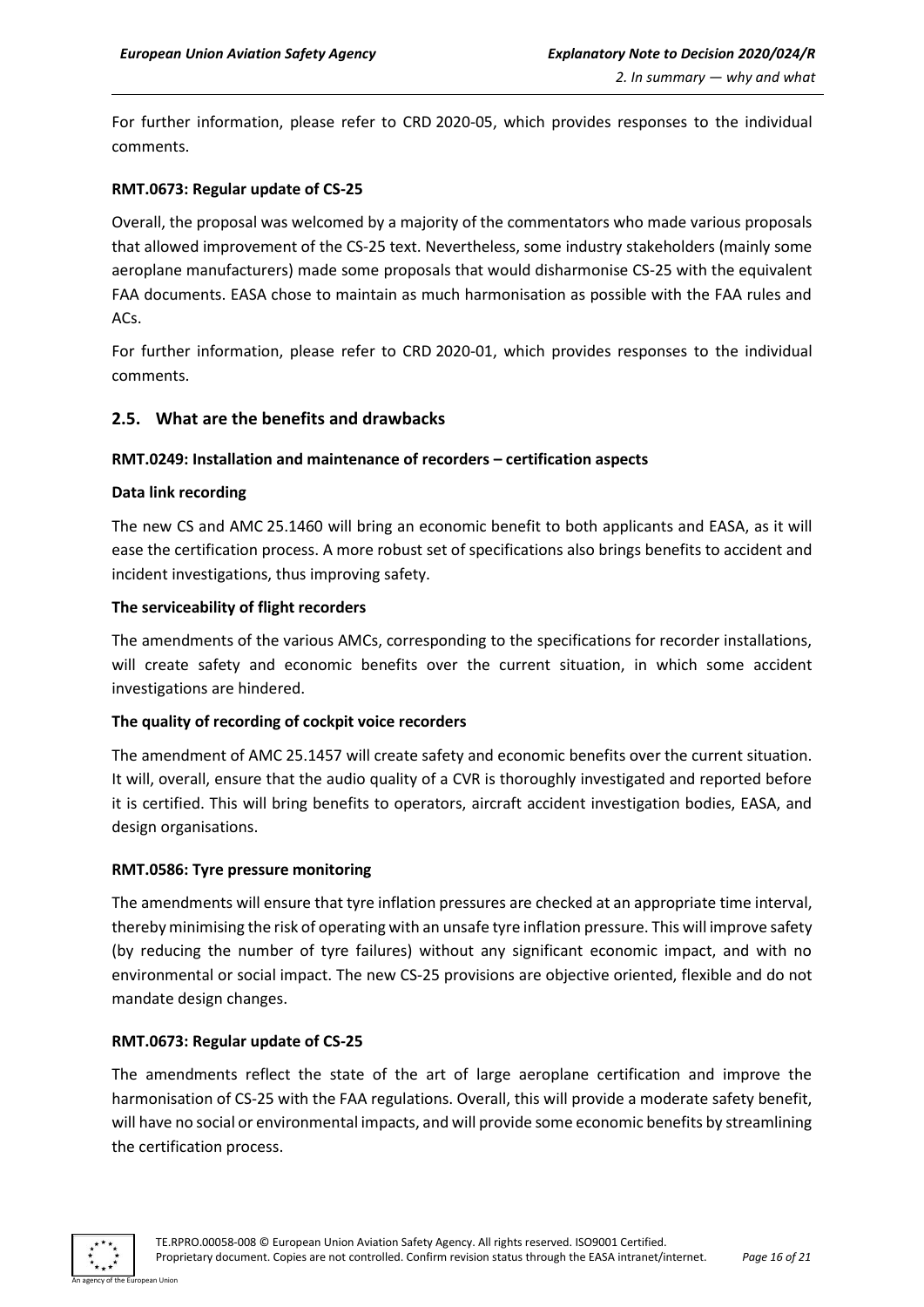# <span id="page-16-0"></span>**3. How do we monitor and evaluate the rules**

# **RMT.0249: Installation and maintenance of recorders – certification aspects**

The monitoring by EASA of the effects created by this amendment of CS-25 will consist of:

- a) experience gathered by EASA from future CS-25 type certification projects in the field of flight recorder installations, and
- b) in the long term, the trend of the issues encountered with flight recorders during investigations of accidents and incidents, as well as other feedback from operators and oversight authorities.

Item a) depends on the applications received after this amendment of CS-25. A review could not be performed earlier than 5 years after the date of applicability of the CS-25 amendment, and it would require the availability of experience from several certification projects for each type of aircraft.

Item b) would be available once the new type designs have entered into service and experienced sufficient flight time, which would require several years (at least 5 years to obtain statistically relevant information).

# **RMT.0586: Tyre pressure monitoring**

The monitoring by EASA of the effects created by this amendment of CS-25 will consist of:

- a) experience gathered by EASA from future CS-25 type certification projects regarding the means used by applicants to comply with the new specification to minimise the risk of inadequate tyre inflation pressures;
- b) the trend in the number of tyre pressure monitoring systems, or other types of alerting systems, being installed; and
- c) in the long term, the trend in the number of accidents and incidents associated with tyre failures, in particular when such failures are caused by the inadequate inflation of tyres.

Item a) depends on the applications received by EASA after the amendment of CS-25. A review may be made at the earliest five years after the amendment of CS-25.

Item b) depends on the decisions made by large aeroplane manufacturers and operators, as the installation of these systems is not mandated. A review may be made at the earliest five years after the amendment of CS-25.

Item c) would be available once the new type designs have entered into service and experienced sufficient flight time, which would require several years (at least 5 years to obtain statistically relevant information).

Items b) and c) also depend on the entry into force of an equivalent new Part-26 rule (mandating a means to minimise the risk of inadequate tyre inflation pressures for already certified large aeroplanes) proposed by EASA to the European Commission, if it is adopted.

#### **RMT.0673: Regular update of CS-25**

The changes made shall be assessed by EASA via the experience gathered from CS-25 certification projects after this amendment, via the monitoring ensured in the frame of the usual continuing airworthiness process followed by EASA and type certificate holders, and also through the

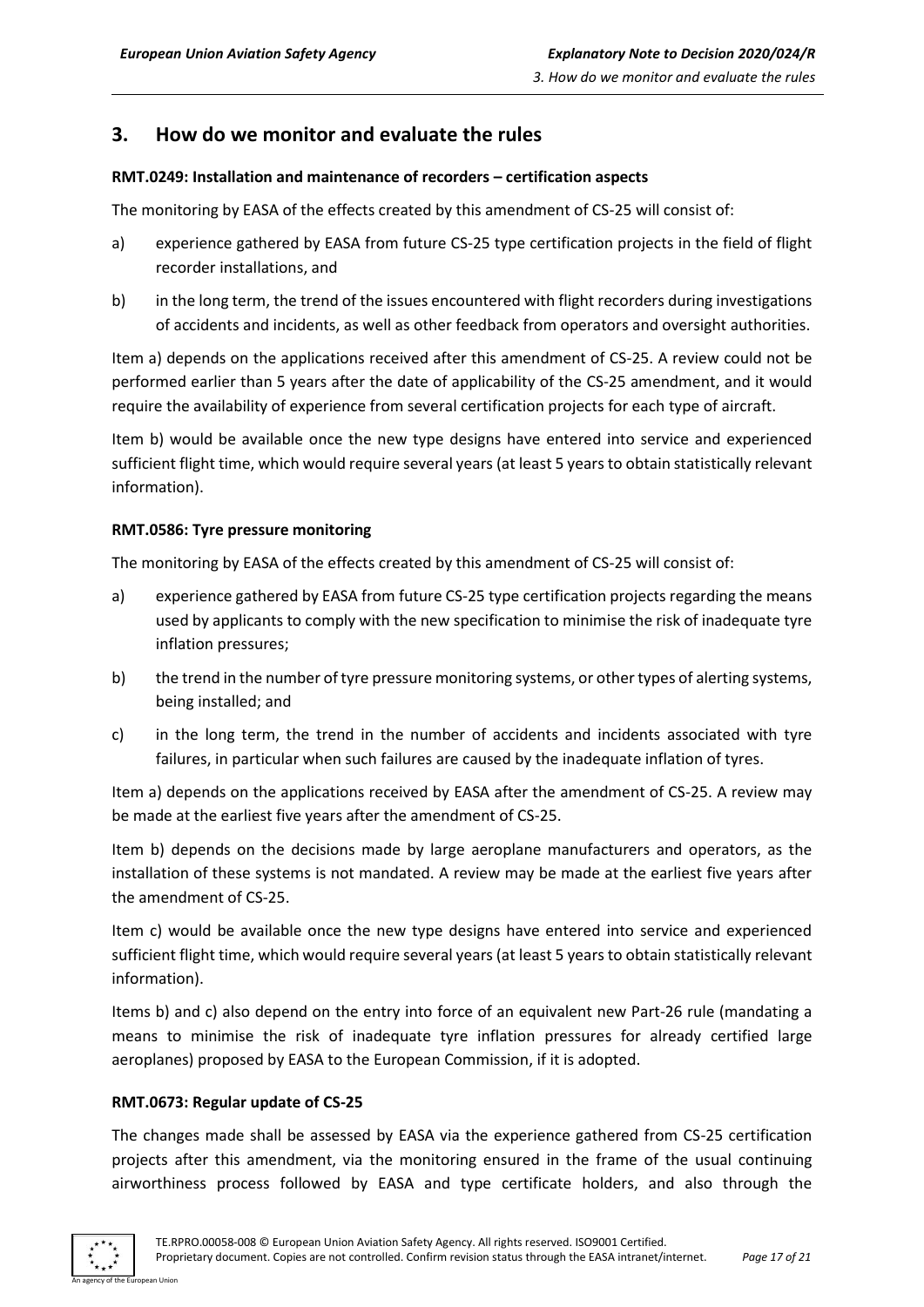investigations of occurrences and safety recommendations from designated safety investigation authorities.

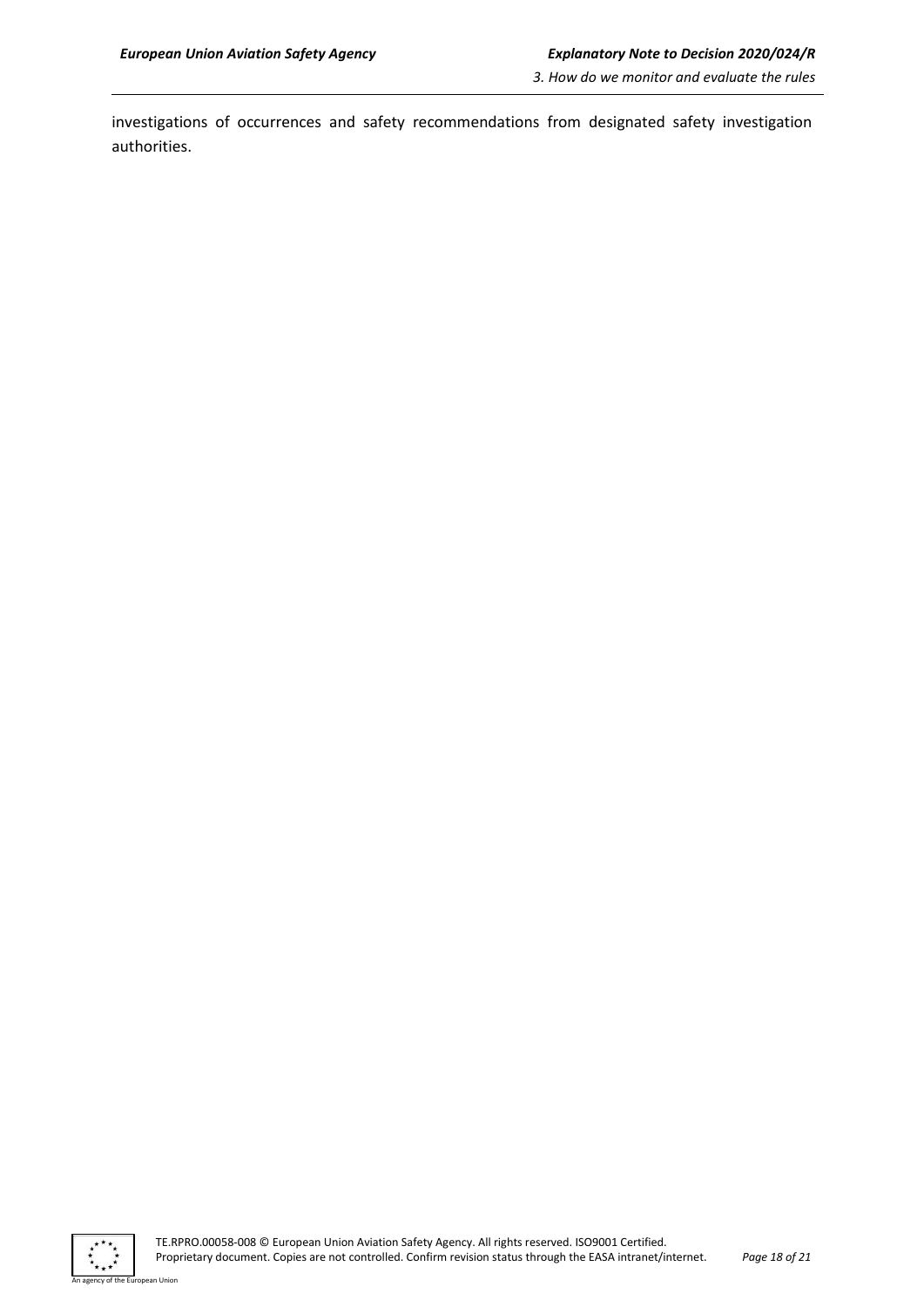# <span id="page-18-0"></span>**4. References**

# <span id="page-18-1"></span>**4.1. Affected decisions**

— Decision No. 2003/2/RM of the Executive Director of the Agency of 17 October 2003 on certification specifications, including airworthiness codes and acceptable means of compliance, for large aeroplanes (« CS-25 »)

# <span id="page-18-2"></span>**4.2. Other reference documents**

- ICAO Annex 6, Part I (Eleventh Edition, July 2018 incorporating Amendments 1 to 43), Appendix 8, Section 1 (General requirements) and Section 7 (Inspections of flight recorder systems)
- ICAO Annex 6, Part III (Ninth Edition, July 2018 incorporating Amendments 1 to 22), Appendix 4, Section 1 (General requirements) and Section 6 (Inspections of flight recorder systems)
- EUROCAE Document ED-93 (dated November 1998), 'Minimum aviation system performance specification for CNS/ATM message recording systems'
- EUROCAE Document ED-112A (dated September 2013), 'Minimum operational specification for crash protected airborne recorder systems'
- European Technical Standard order ETSO-C62e ('Aircraft Tyres'), dated 5 July 2012
- EASA Safety Information Bulletin (SIB) No 2013-10 issued on 10 July 2013 ('Properly Inflated Aircraft Tyres')
- SAE Aerospace Recommended Practice (ARP) 6152 'Aircraft Tires Service Overload Capability' issued on 1 January 2013, reaffirmed on 2 September 2018
- SAE Aerospace Recommended Practice (ARP) 5265 'Minimum Operational and Maintenance Responsibilities for Aircraft Tire Usage' first issued in 1990, revision B reaffirmed on 17 October 2019
- SAE Aerospace Information Report (AIR) 5699, issued November 2007, reaffirmed on 25 October 2013 ('A Guide for the Damaging Effects of Tire and Wheel Failures')
- FAA Safety Alerts for Operators (SAFO) 09012 issued on 12 June 2009 ('Dangers of Improperly Inflated Tires') and SAFO 11001 issued on 6 January 2011 ('The Importance of Properly Inflated Aircraft Tires')
- Aviation Rulemaking Advisory Committee-Transport Airplane Performance and Handling Characteristics-Continuing a Task. Notice of phase 2 task assignment for the Aviation Rulemaking Advisory Committee (ARAC). Federal Register Volume 79, Number 70 (Friday 11 April 2014)
- FAA final rule [Docket No. FAA-2014-1027; Amendment No. 25-146], 'Transport Airplane Fuel Tank and System Lightning Protection', Federal Register / Vol. 83, No. 183 / Thursday 20 September 2018
- FAA Advisory Circulars (AC):

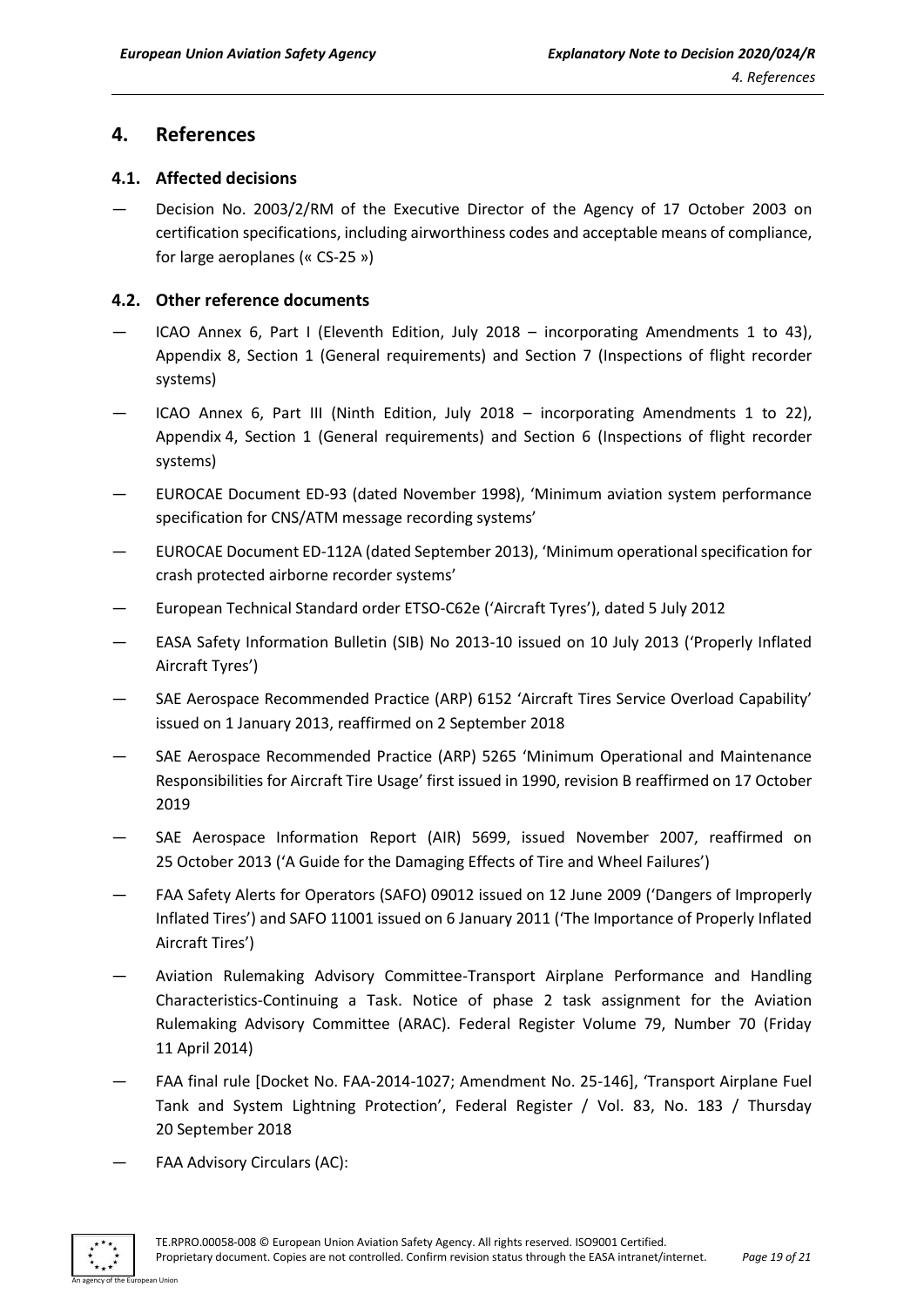- AC 25.981-1D 'Fuel Tank Ignition Source Prevention Guidelines' dated 24 September 2018, and
- AC 25.954-1 'Transport Airplane Fuel System Lightning Protection' dated 24 September 2018.



an Union